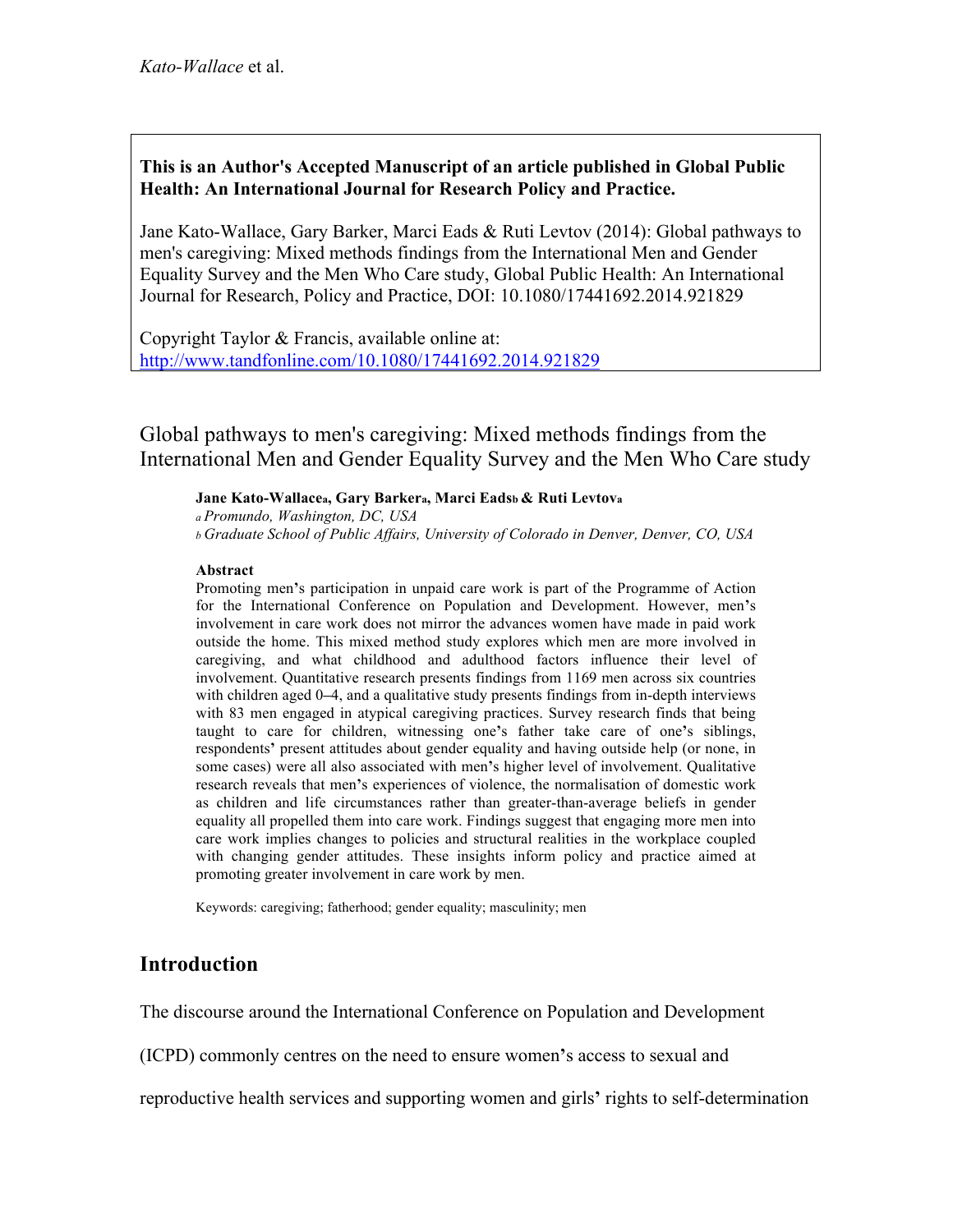and gender equality. Growing attention has focused on how to engage men and boys as allies to achieve this global vision of a healthier and more equitable future. Promoting men**'**s involvement in raising children and increasing men**'**s participation in caregiving and domestic work are part of the Programme of Action for the ICPD (chapter 4, section C), and have been the subject of discussion as part of the annual UN Commission on the Status of Women, as well as other major policy arenas for a number of years.

However, despite the well-established relationship between men**'**s participation in care work and positive outcomes for children (Sarkadi, Kristiansson, Oberklaid, & Bremberg, 2008), women (Mullany, Becker, & Hindin, 2007) and men themselves (Bartlett, 2004), men**'**s involvement in care and domestic work does not mirror the advances women have made in the past few decades in participation in paid work outside the home. Research on lower-, middle- and high-income countries found that the mean time spent on unpaid work by women was between two and ten times more on care work than men (Budlender, 2008) despite a remarkable increase in the numbers of women entering the paid workforce, even in this recent global economic crisis. According to the World Development Report 2012, women are now 40% of the paid global workforce and nearly 50% of the world**'**s food producers (World Bank, 2012). However, the World Bank (2013) states that the caregiving divide is still one of the primary drivers in the gender pay and employment gap.

Though multiple and complex, the reasons for men**'**s limited participation in care work include gendered expectations from early childhood onward that care work is a woman**'**s responsibility and traditional social norms that frequently excuse men who play the role of the absent or uninvolved father (Boudet et al., 2013). Additionally, one of the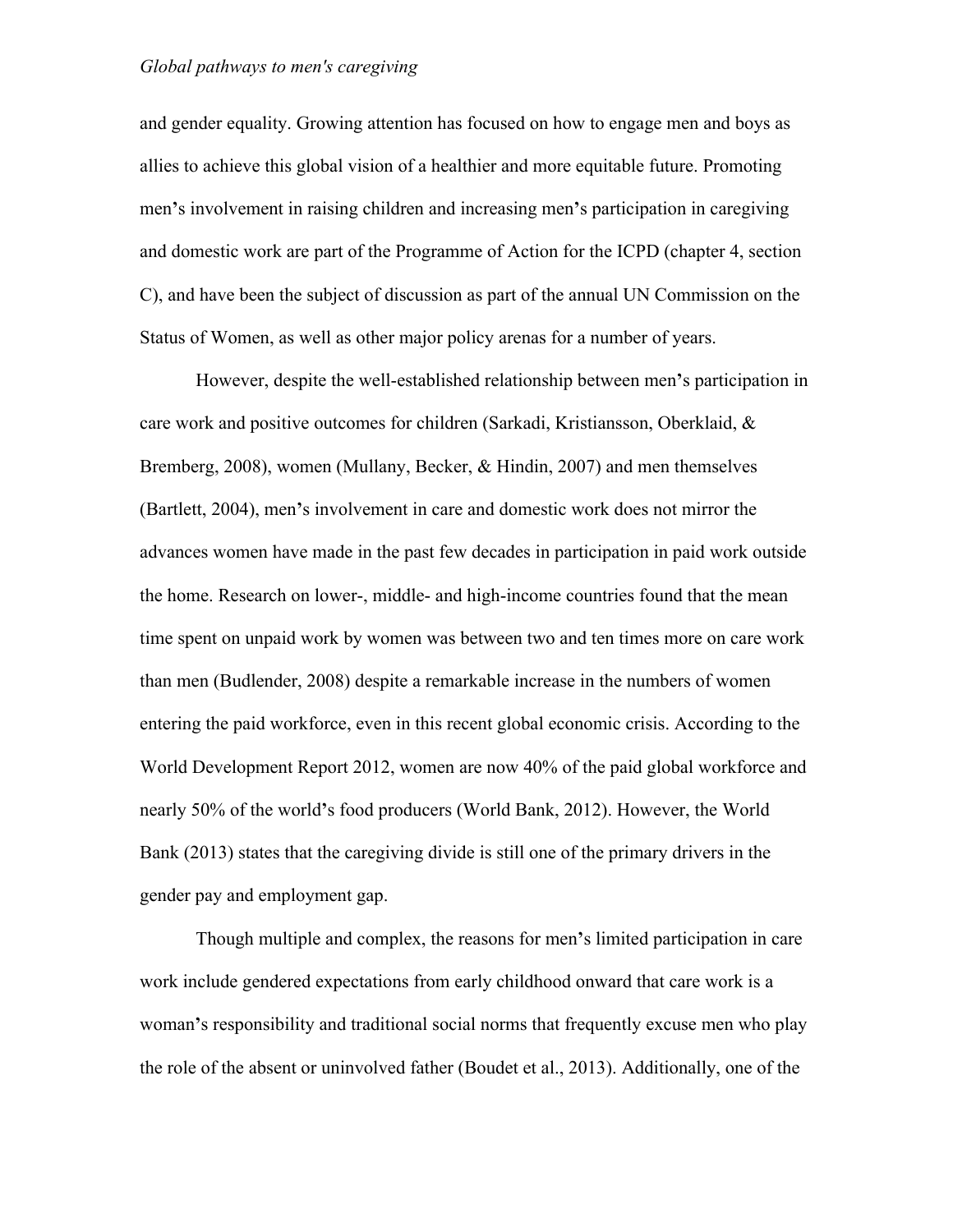defining characteristics of men**'**s gendered identities is the ability to earn income to support a family. Young men in particular face societal pressure to fulfil rigid expectations of manhood such as that of the **'**breadwinner**'** and feel a sense of shame if they cannot do so (Leahy, Engelman, Vogel, Haddock, & Preston, 2007).

Gender norms also influence men**'**s utilisation of paternity leave benefits in those global North countries that offer it. Research from industrialised countries including Canada and Sweden finds that structural factors such as paternity and paid family leave, and **'**family friendly**'** workplaces policies that regulate working hours, all contribute to men**'**s involvement in care work (Caragata & Miller, 2008). However, according to Caragata and Miller, few countries except Sweden explicitly target gender inequitable norms as obstacles to men**'**s uptake of such policies (2008). In short, research from the global North shows that utilisation of such policies can be particularly difficult without society-wide social norms change. In developing countries, more research is needed to explore what factors contribute to men**'**s engagement in caregiving in order to tap into potential forces for large-scale change. Emerging research on men and gender equality in the global South reveals that men who have gender equitable attitudes and men who witnessed their own father carry out domestic housework were more likely to carry out these tasks themselves later in life (Barker et al., 2011). Other research shows that involvement during pregnancy predicts, or is associated with, lifelong fatherhood involvement (Caragata & Miller, 2008). Additionally, men**'**s participation in caring for children is also seen as gendered; research suggests that men are more likely to engage in physical play with children than bathe or cook for them (Craig, 2006). Adverse childhood experiences, notably witnessing violence against one**'**s mother by an intimate partner,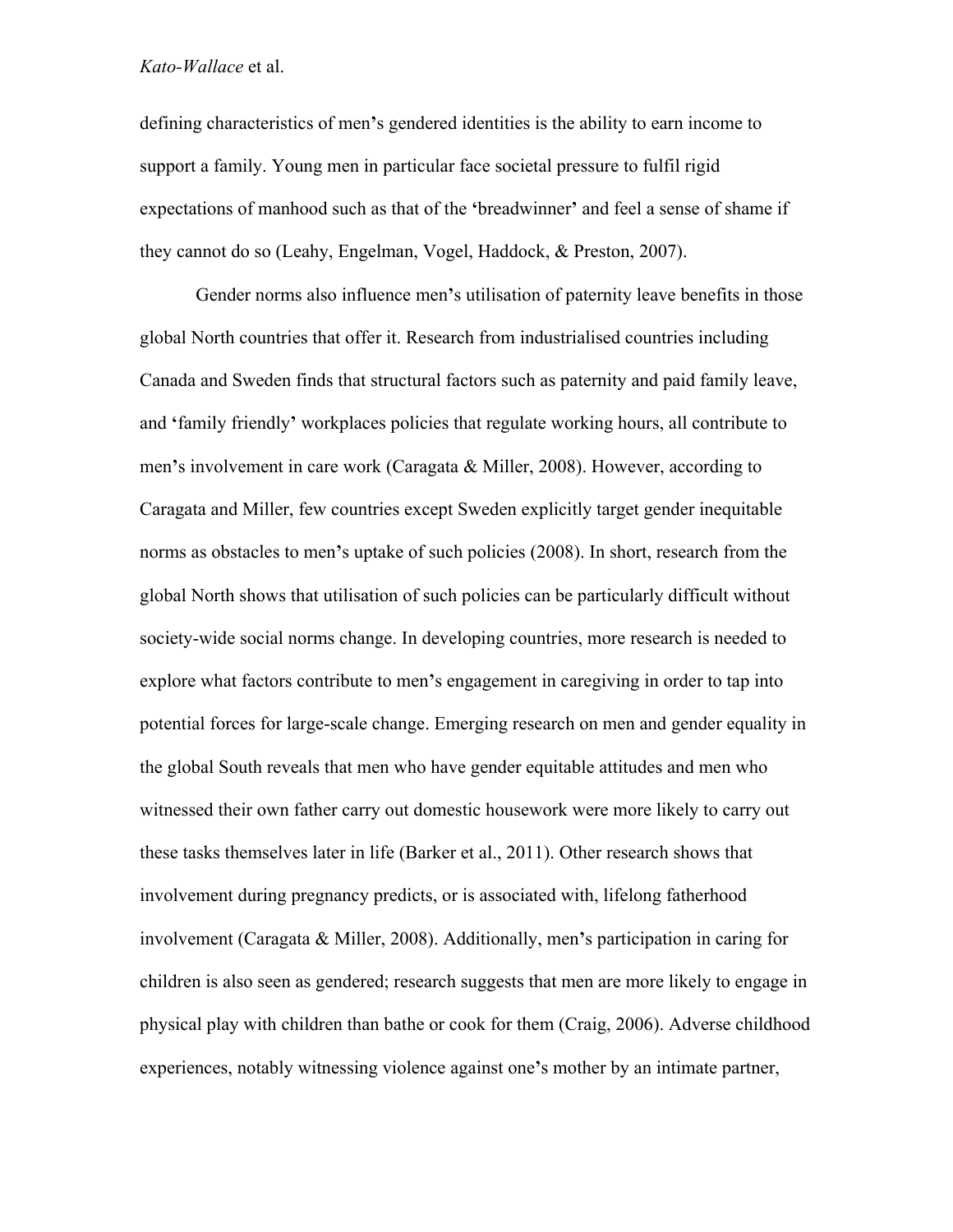have also been shown to negatively impact fatherhood involvement (Barker et al., 2011; Contreras et al., 2012; Fulu et al., 2013). Overall, however, more rigorous analysis is lacking in terms of our understanding of these complex **'**pathways**'** in developing country contexts, particularly in qualitative research.

Using knowledge from existing research and the researchers**'** own expertise on this topic, this study sought to understand the enabling childhood and adulthood factors that promote and encourage men**'**s involvement in caregiving. First, using quantitative data from the International Men and Gender Equality Survey (IMAGES) this paper will (1) present findings on men**'**s care work in six low- and middle-income countries (Bosnia, Brazil, Chile, Croatia, India and Mexico) and (2) identify what factors are associated with men**'**s greater involvement with their children, with caregiving chores and playing with children seen as two different types of engagement. Second, using qualitative data from the *Men Who Care* study this paper will highlight key experiences of men with a greater-than-the-norm involvement in caregiving to provide additional contextual understanding of men**'**s caregiving practices. This paper intends to highlight key experiences in men**'**s lives that can inform present and future policies and programmes to bridge the gender divide in caregiving.

# **Data and methods**

The quantitative and qualitative data from IMAGES and the *Men Who Care***<sup>1</sup>** study (Barker et al., 2012), respectively, are both part of the Men and Gender Equality Policy Project coordinated by Promundo and the International Center for Research on Women

<sup>&</sup>lt;sup>1</sup> The full **Men Who Care** study can be downloaded at www.promundo.org.br/en.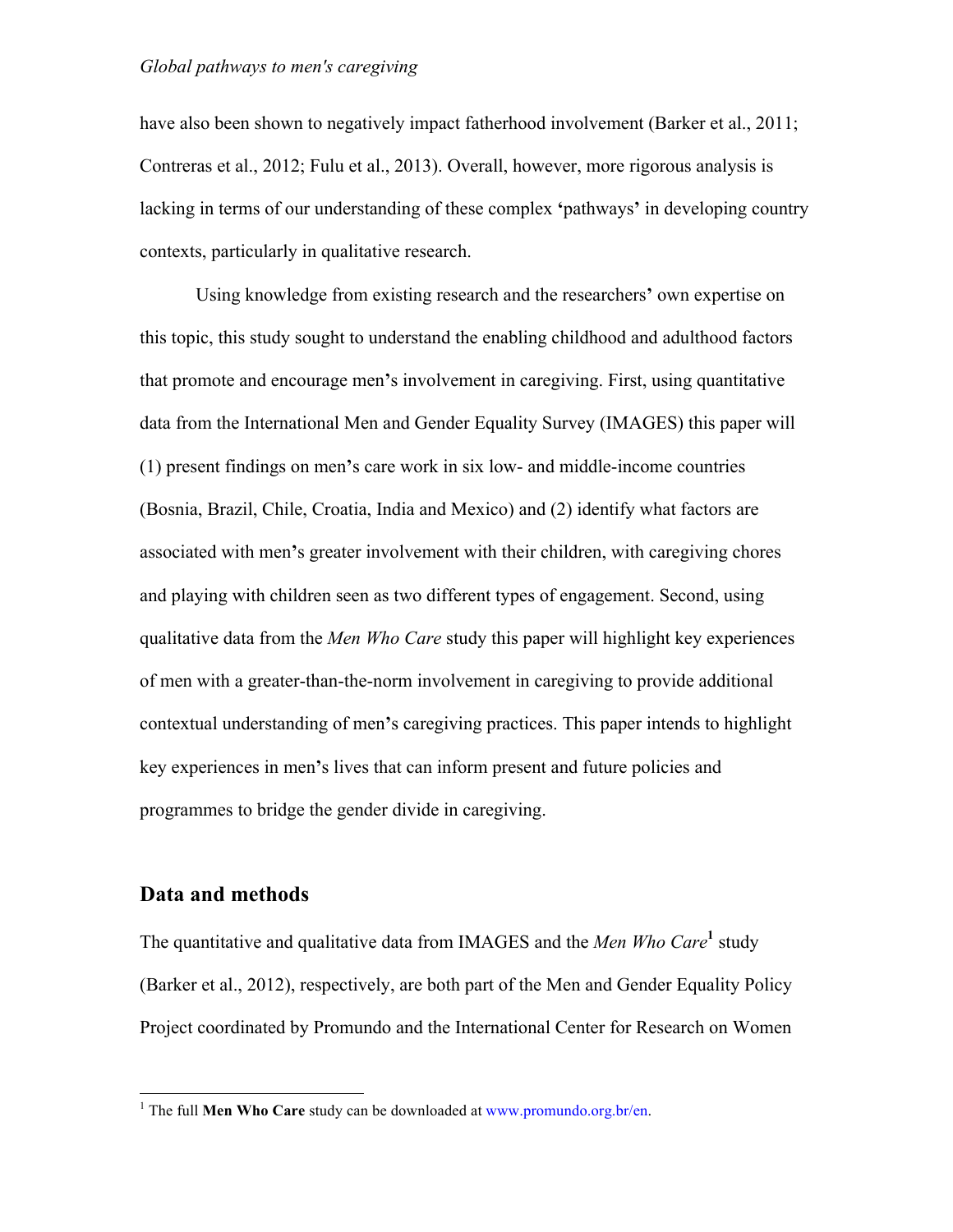(ICRW).

#### *Quantitative data*

The quantitative data for this study come from IMAGES surveys in six countries **–** Brazil, Chile, Mexico, India, Bosnia and Croatia **–** collected between 2009 and 2012 with a total of 7681 men aged 18**–**59 participating. For this analysis, a total of 1169 respondents across six countries report having children aged 0**–**4. It is based in part on the Norwegian study*, Gender Equality and Quality of Life Survey* (Holter, Svare, & Egeland, 2009), and on Promundo and ICRW**'**s experience in researching men and masculinities. Since a primary goal of IMAGES was to produce data that would be used locally for programme development and policy advocacy, the research was intentionally undertaken as a partnership with local organisations with expertise in issues of gender and masculinities. As such, research and sampling procedures varied somewhat across settings. Generally, however, following the design of the World Health Organisation**'**s multi-country study on violence against women regarding sample size and procedures, the survey was carried out as a representative household survey in one or more urban settings in each country, with the exception of Bosnia, where it is nationally representative. Within a survey location, neighbourhoods or blocks were chosen based on population distributions from the most recent census data. Stratified random sampling and probability proportion to size sampling methods were used within each neighbourhood or community to ensure the inclusion of adequate sample sizes. More detailed information about each country**'**s research procedures can be found in individual country reports and in Barker et al. (2011, Annex IV).

IMAGES assessed the current practices and attitudes of men on a range of issues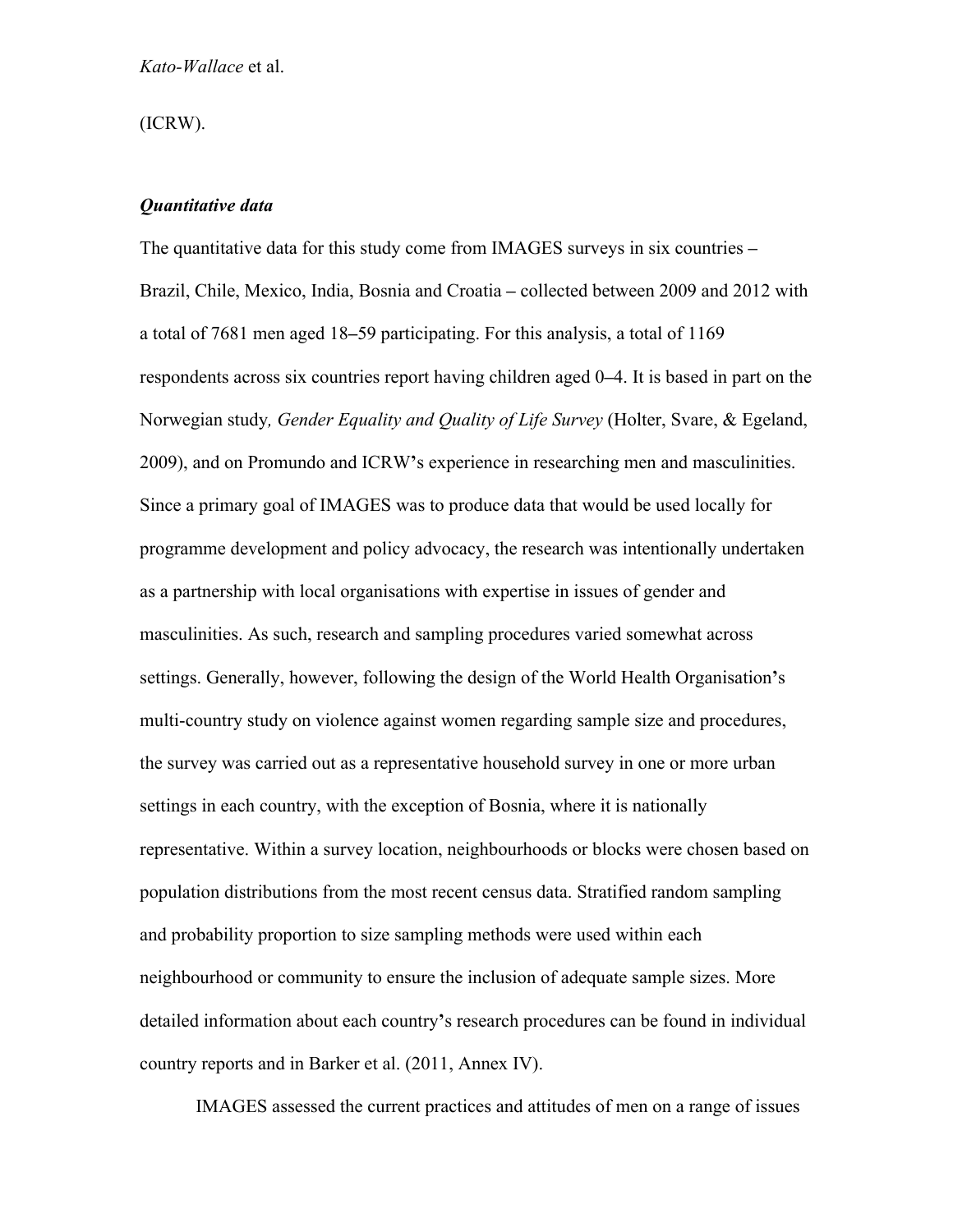including attitudes about women and masculinity, employment, education, childhood experiences, parenting, health and quality of life, partner/spousal relations, sexual behaviour and violence. The questionnaire had approximately  $250$  items<sup>2</sup> and took between 45 minutes and an hour to complete. The format **–** self-administered versus interviewer administered **–** varied by country. In all settings, male interviewers interviewed male respondents, except in Mexico where most interviews were carried out by female interviewers. The study protocol was approved by ICRW**'**s institutional review board (IRB) and by in-country IRBs, when such existed, and all research sites followed standard practices for carrying out research on intimate partner violence (WHO & PATH, 2005).

In each country, the survey was adapted, double-back translated and pretested in collaboration with local partner organisations with experience in gender and masculinities. This meant that questions were adapted, added or removed as appropriate in each context, though most of the questionnaire was similar in all countries.

#### *Qualitative data*

The qualitative data come from the five-country *Men Who Care* study. A research protocol used to identify men engaging in atypical (meaning greater than the **'**norm**'** or in different ways than the norm) caregiving practices was developed for all country partners that was then adapted to each country setting. The protocol and ethical procedures were approved by ICRW**'**s IRB and by local IRBs. Ethical procedures included maintaining the men**'**s anonymity and taking appropriate measures to safeguard data collected from

 $1$  There was some variation in the survey content by country: some country-specific questions were included while some countries excluded items due to local political and/or cultural considerations.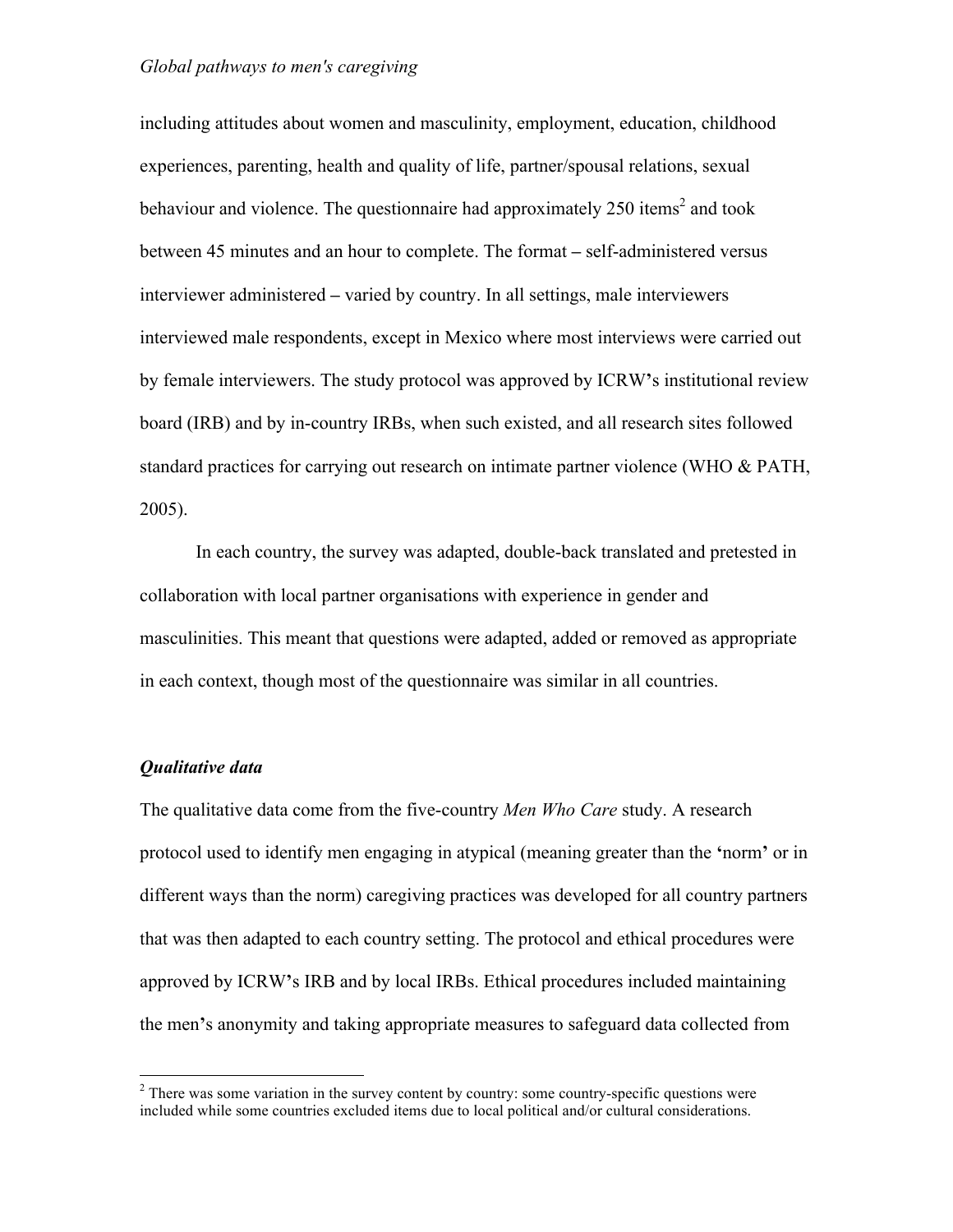them. All interviews were carried out in the native language of the interviewee or in a language in which he was comfortable. All of the men were over age 18 and informed consent was obtained from all participants. Interviews generally lasted from one to four hours. All interviews were audio-recorded with the consent of participants, and transcribed and translated if necessary. A total of 83 men were interviewed from both rural and urban areas with varied educational and socio-economic backgrounds.

Additionally, it is important to note that the qualitative findings presented here do not include Croatia or Bosnia. Bosnia was carrying out its own *Men Who Care* study at the time of writing this article, while partners in Croatia chose not to participate in this portion of the study. The *Men Who Care* study also included South Africa, but South Africa was not included in this IMAGES study, thus those data are not included here either.

#### **Measures used for quantitative analysis**

#### *Dependent variable*

Two dependent variables were included in the multivariate analysis: the first is a composite mean variable that was constructed to represent men**'**s involvement in caregiving of children aged 0**–**4 and the second is a single-dependent variable that asked respondents about playing with their children.

The composite variable was constructed from responses to the following questions: How often do you cook or fix food for your children at home? How often do you change diapers or clothes of your children? How often do you give a bath to your children? Responses on the individual items ranged from 1 to 4 with 1 = **'**Rarely**'** or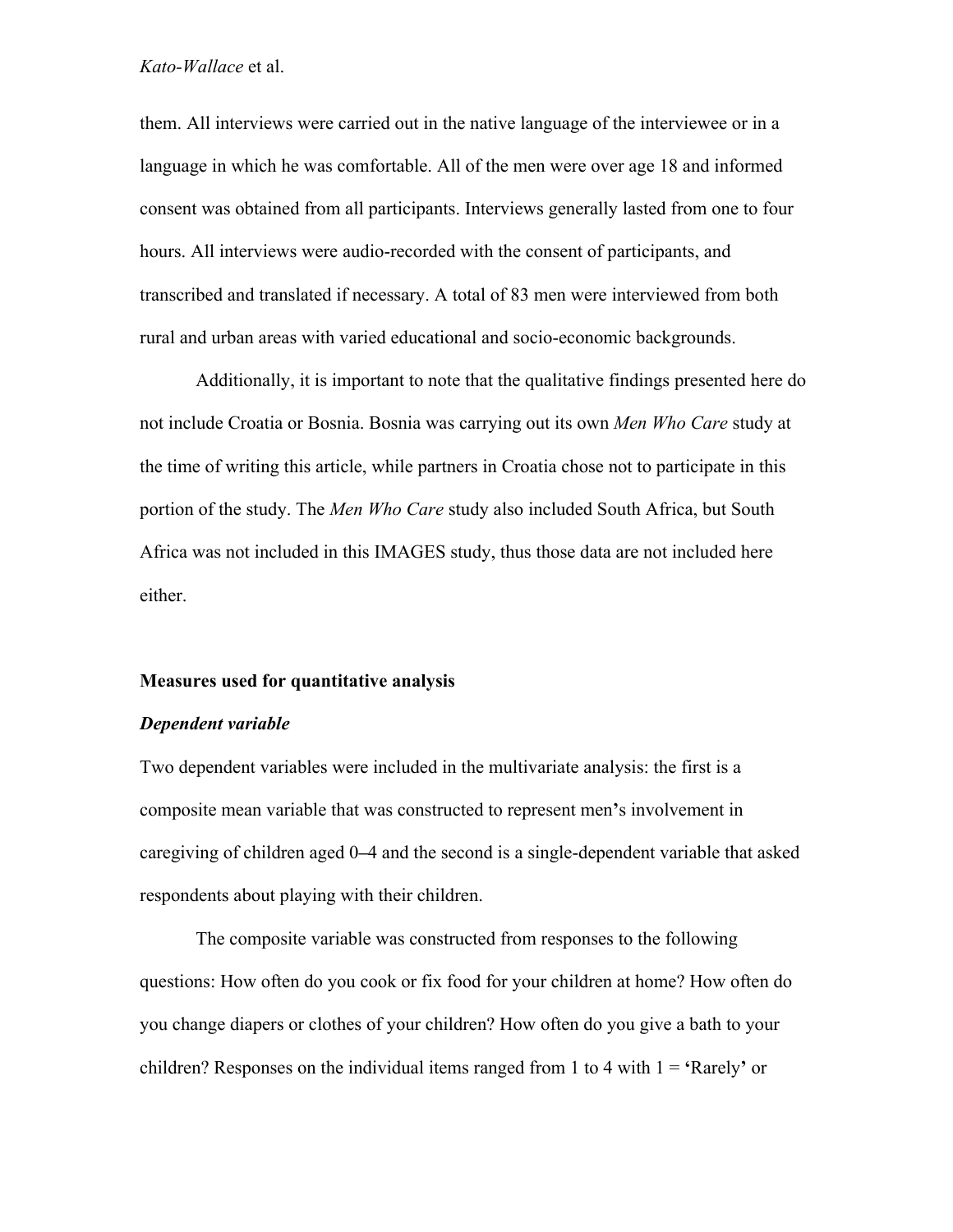**'**Never**'** and 4 = **'**Every Day**'**. The composite variable ranged from 4 to 16, with higher values representing more involvement in care giving (Cronbach**'**s alpha = 0.817). The composite represents the sum of the responses across the four items. If there was one missing value, it was replaced with the mean of the other responses and then the generated value was used in the calculation of the mean score.

To offer a richer understanding of men**'**s caregiving practices, the researchers looked at men**'**s participation in playing with children as a separate dependent variable. The question is **'**how often do you play with your children?**'** Response categories are the same as noted earlier. Studies in other settings confirm that fathers are more likely to be involved in recreation and play activities rather than in direct care-related activities such as bathing or preparing food (Rendon, 2000). Therefore, the variables that predict men**'**s involvement in playing may be different from those that predict men**'**s involvement in caregiving chores.

It is also important to note that domestic work unrelated to direct caregiving of children (such as cleaning and repairing the house) was not included in the multivariate analysis. This is due to the insufficient variability in men**'**s participation in these domestic work tasks **–** a finding in and of itself **–** though descriptives on men**'**s domestic work participation will be presented.

#### *Independent variables*

This study looked at men**'**s specific experiences of caregiving from both (1) childhood and (2) adulthood, and its impact on the level of men**'**s fatherhood involvement. The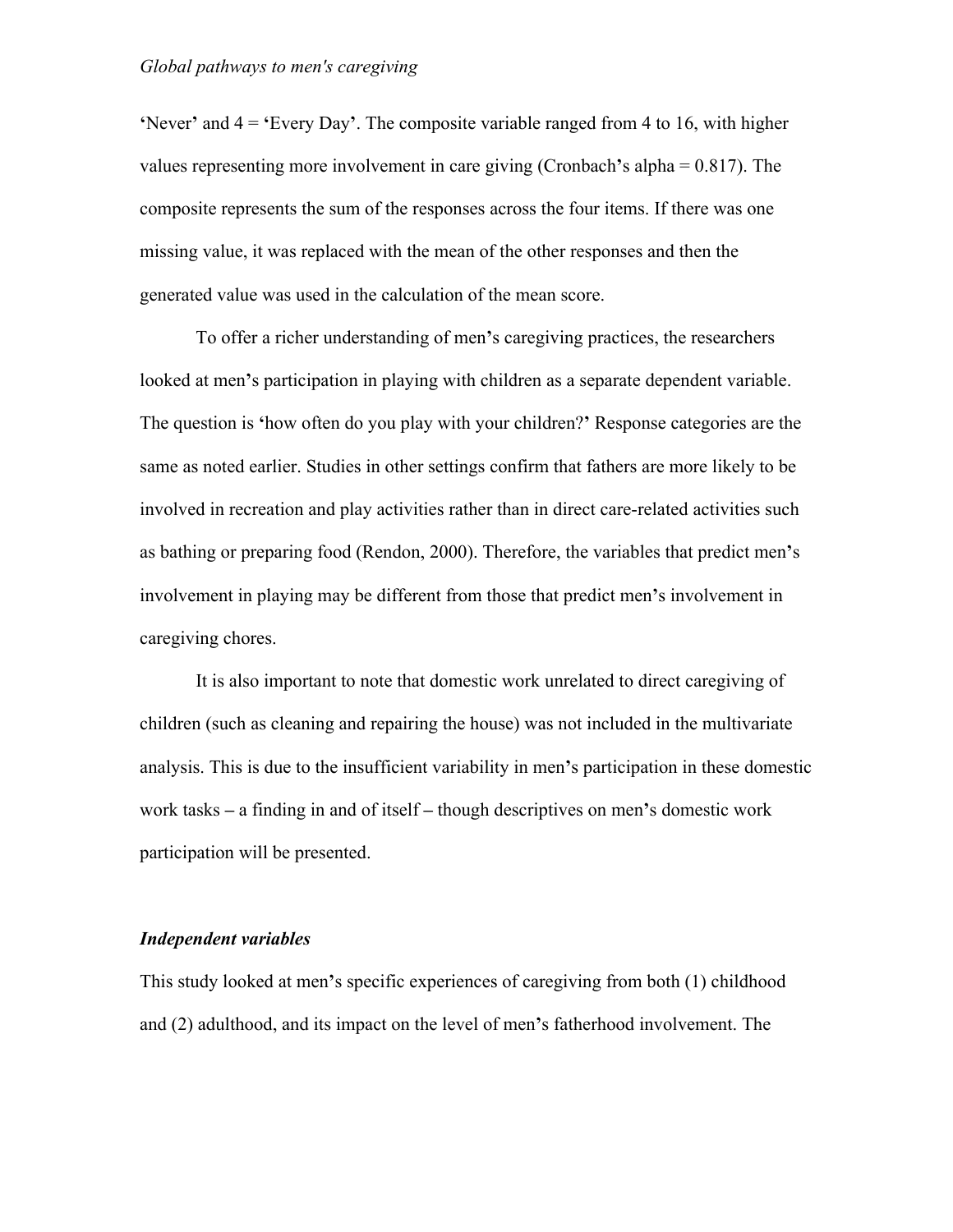!!!!!!!!!!!!!!!!!!!!!!!!!!!!!!!!!!!!!!!!!!!!!!!!!!!!!!!

childhood factors analysed include the education level<sup>3</sup> of the respondent, and that of his mother and father, witnessing the father or another male figure caring for young children as a child, and if they were taught to care for children during childhood.

The adulthood factors analyses include men**'**s gender attitudes assessed using the Gender Equitable Men (GEM) scale, men**'**s employment status, presence at birth (in the delivery room or elsewhere in the hospital) and prenatal visits and work stress. **'**Work stress**'** was defined as whether a man ever felt ashamed, stressed, depressed or drank alcohol as a result of not having enough work or income.

The GEM4 scale was constructed from men**'**s responses (**'**Disagree**'**, **'**Partially Agree**'** or **'**Agree**'**) to a set of statements about men**'**s and women**'**s roles across a range of domains including domestic work, childcare, sexual relationships and violence. Country specific scales were developed by including the items that were asked in that country and creating a standardised scale for that country. This standardised scale variable was used in the analyses, with higher scores representing more equitable attitudes (Cronbach**'**s alpha= 0.893). Because each country**'**s scale included different items, they are not strictly comparable with one another. However, they are all constructed with the same conceptual logic, show similar high rates of internal reliability and are standardised values.

<sup>&</sup>lt;sup>3</sup> The authors used the education as an ordinal variable, with levels of education grouped into three categories: people who had (1) primary education or less, (2) completed secondary education and (3) had education beyond secondary level.

<sup>&</sup>lt;sup>4</sup> The GEM Scale was originally developed by the Population Council and Promundo with young men aged 15**–**24 years (Pulerwitz & Barker, 2008). For IMAGES, the GEM scale was slightly adapted with additional questions appropriate for adult men. However, care was taken that each country should have at least 15 common GEM items covering the same range of issues from the original scale: sexuality, violence, household tasks, homophobia and male/female roles.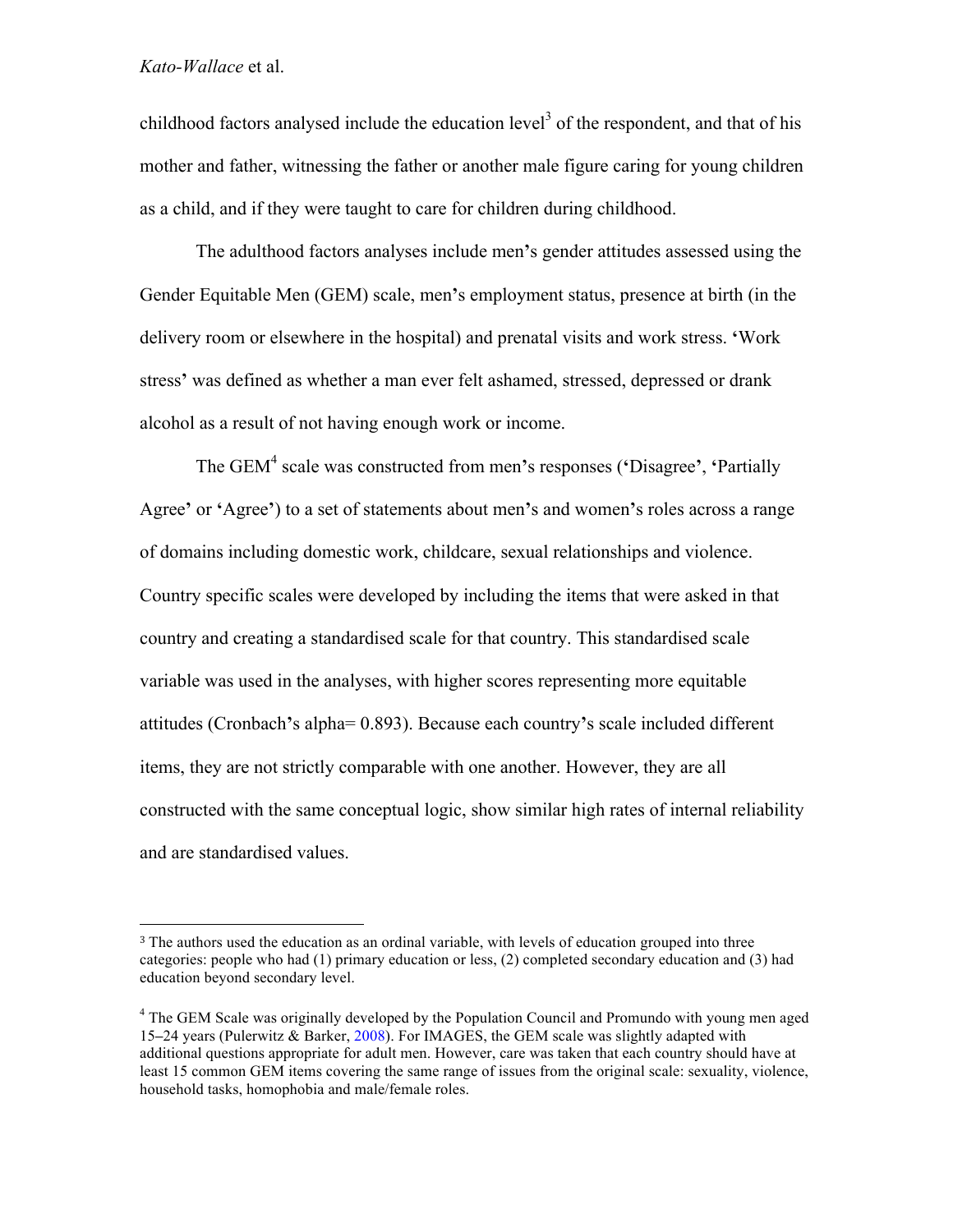# *Data analysis*

### *Quantitative data*

For the quantitative data, frequencies and other descriptives were generated by country for all variables and these were explored as an additional data quality check and to look for any anomalies or outliers. Next, we ran two multiple regression models (one for each dependent variable described earlier) that included, as independent variables, childhood and adult factors that we hypothesised would explain variance in our dependent variable, men**'**s caregiving of children aged 0**–**4. These independent variables were entered into the regression models in two groups, so that we could examine the explained variance for the **'**childhood**'** variables and the **'**adult**'** variables. The regression was run for the full dataset, with all countries included. The regression was a stepwise model, with the independent variables associated with childhood entered first, and all results (including significance of the model, significance of the variables and variance explained) were reported. The independent variables associated with adulthood were entered next, and the changes in explained variance, significance and other results of interest were reported.

#### *Qualitative data*

Qualitative analysis was conducted using a grounded theory approach meaning that a theory was constructed from existing data rather than proven against it (Martin & Turner, 1986). The topics selected for cross-country analysis include: (1) men**'**s description of their caregiving activities; (2) men**'**s household and relationship dynamics; (3) men**'**s childhood experiences and pathways to caregiving; and (4) men**'**s attitudes towards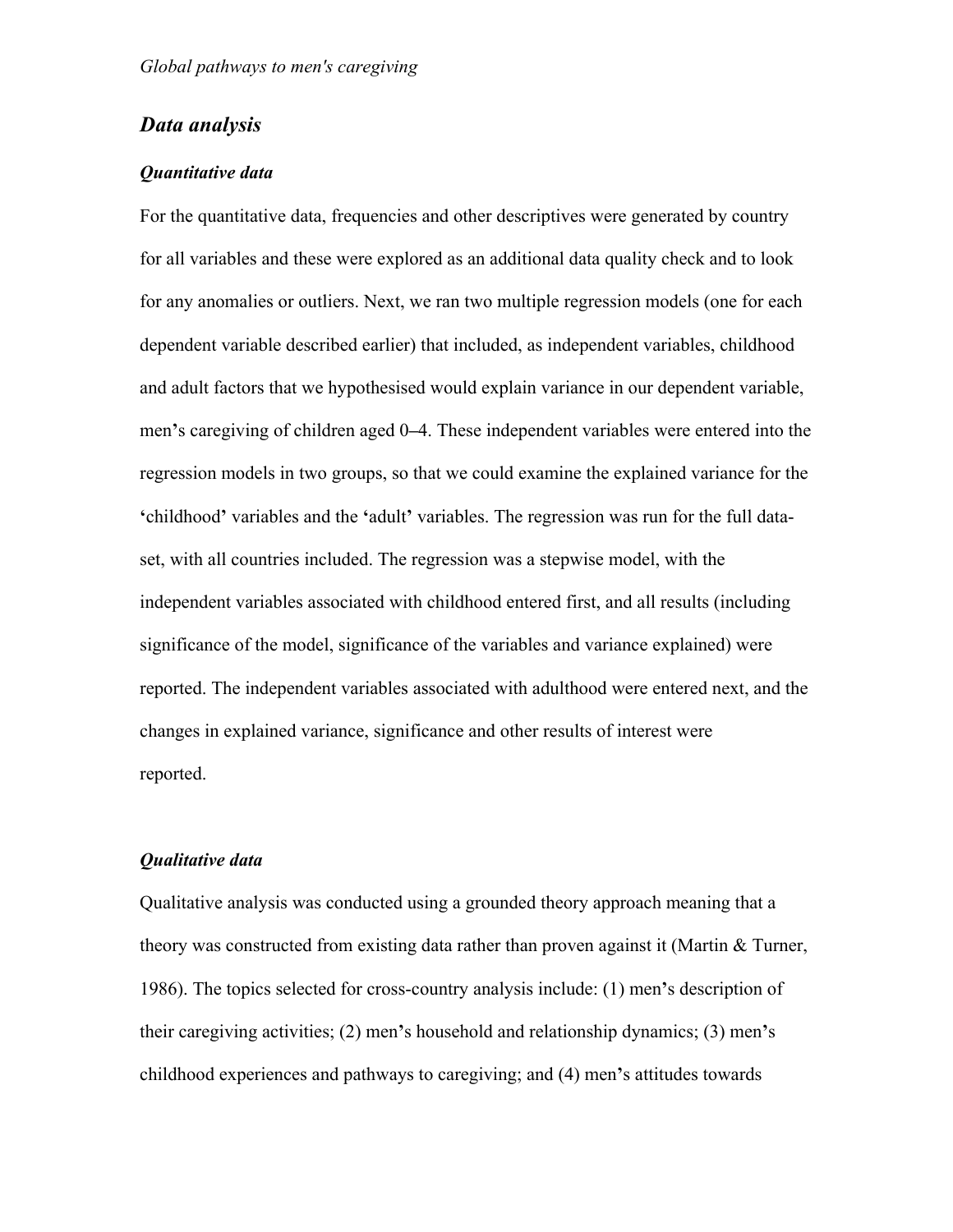gender equality more broadly.

# **Results**

#### *Descriptive findings from quantitative data on men's caregiving*

For this analysis, a total of 1169 respondents across six countries report having children aged 0**–**4, about 11% of the total sample. Table 1 presents a description of the sample by country. The mean age for men in this sample is 35. Approximately 42% of men completed up to a primary level of education, 33% completed up to secondary and 26% have beyond a secondary level of education. Three quarters of men in this sample (76%) are employed. Ninety-nine per cent of all men have a regular or stable partner.

#### *Domestic work*

Approximately 68% of men in this sample said that housecleaning is **'**usually**'** or **'**always**'** carried out by their female partner, with as many as 93% of men in India reporting this. A small minority of men across all six countries said that they took on a larger share of housecleaning than their partner, except in Mexico where 0 men out of 153 reported this.

There are, however, gender divisions within domestic work. The majority of men across all countries report that they **'**always**'** or **'**usually**'** repair the home, though the proportions are much larger in the Balkans **–** Bosnia (81%) and Croatia (87%) **–** and in Mexico (84%). Across all countries, except India, men were more likely to report that they shared housecleaning responsibilities equally with their partner rather than house repair responsibilities (Table 2).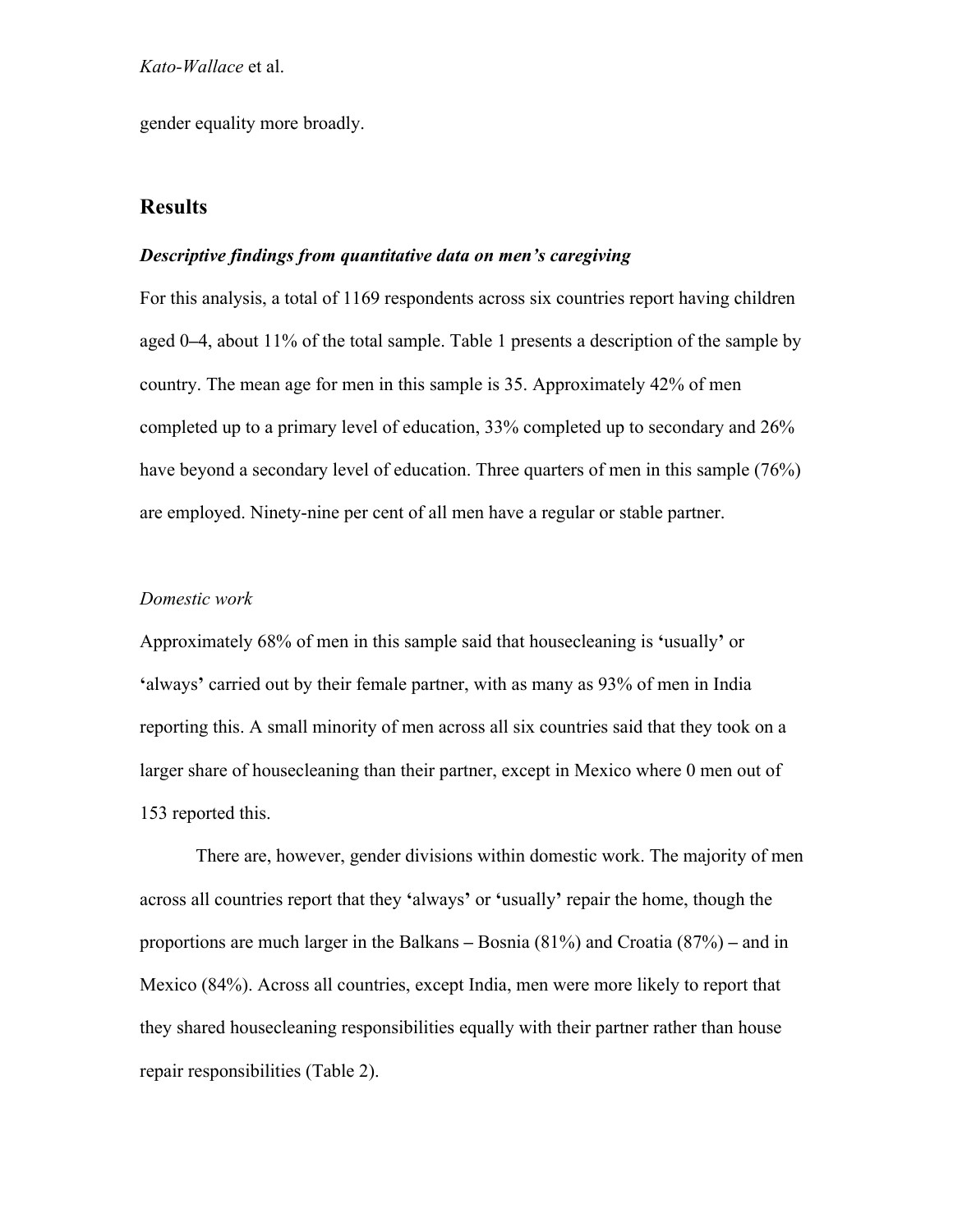#### *Satisfaction with domestic work divide*

Across all countries, the vast majority of men (93%) say that they are satisfied with the current **–** and highly unequal **–** division of household duties. Men**'**s reports of positive satisfaction (either **'**very**'** or **'**fairly**'** satisfied) ranged from 87% in Brazil to 98% in India.

#### *Prenatal care visits*

The majority of men (84% across all countries) say that they were present during at least one prenatal visit ranging from 73% in India to 92% in Chile (Table 1). Despite these high rates, what we know from qualitative data is that participation in the actual prenatal consultation with the pregnant partner was not likely the norm of **'**being present**'**. Follow up discussions with key informants in each of the research sites suggest that **'**being present**'** sometimes meant that the man dropped off his partner, and in some cases meant that he was in the waiting area. Nonetheless, in spite of this variation of what presence means, research shows that participating in prenatal care visits **–** even if only peripherally **–** may be an important indicator of and possible gateway to early fatherhood involvement (Bronte-Tinkew, Ryan, Carrano, & Moore, 2007).

#### *Men's presence at birth*

Being present during birth means either present in the delivery room or elsewhere in the hospital. A significant proportion of men (33% across these countries) surveyed are not present during childbirth, with some notable exceptions. In Chile, 89% of men reported that they were present during the birth of their last child, with most men in the delivery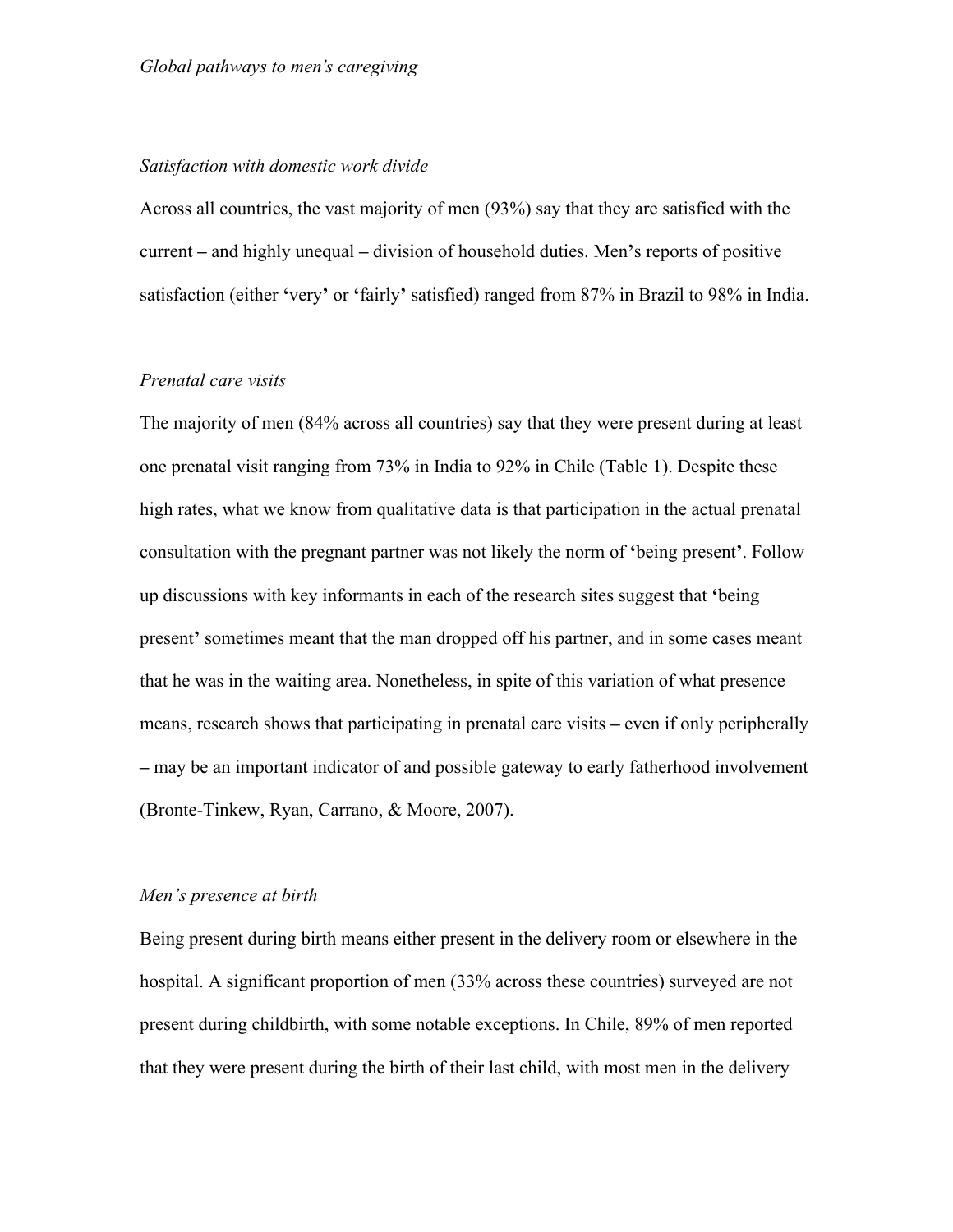room. Seventy-one per cent of men in India are also present, but almost all were elsewhere in the health facility.

### *Types of caregiving for children*

Men**'**s most common engagement with children is playing (65% across all countries), doing this several times a week or more. The second most common was changing diapers or bathing children (35% across all countries). Because playing with one**'**s children is conceptually different from participating in chores related to caregiving, in the multivariate analysis, the **'**playing with children**'** item is separated out from the other caregiving tasks (Figure 1).

### *Multivariate results of caregiving of children*

Table 3 provides a summary of the statistically significant multivariate results related to both childhood and adulthood factors and their association with men's caregiving.<sup>5</sup> Overall in the analysis, which pooled together data from the six countries, having a mother with higher levels of education ( $p = 0.001$ ), having gender equitable attitudes ( $p <$ 0.05) and accompanying one**'**s partner to at least one prenatal care visit (p < 0.001) are all positive predictors of a higher level of men**'**s involvement in caregiving. The model, which looked at both childhood and adulthood factors, explained about 6% of the variation in caregiving practices.

Looking at the country-level regressions (Table 4), early childhood influences seem to matter in Bosnia and Brazil. Bosnian men who saw their fathers take care of

 $<sup>5</sup>$  Specific results can be obtained from the author.</sup>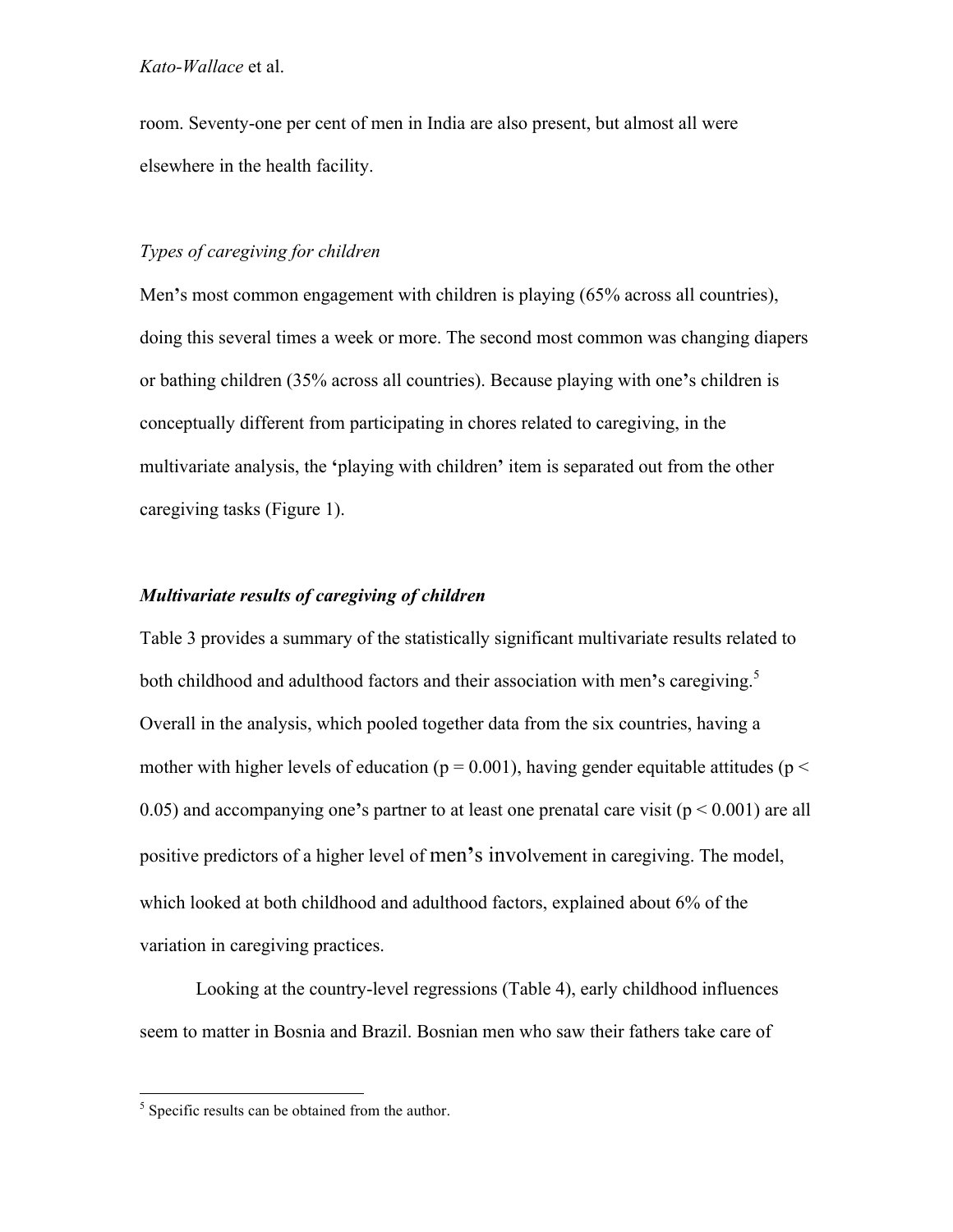younger siblings ( $p < 0.05$ ) and Brazilian men who were taught to care for siblings ( $p <$ 0.001) had a significantly higher level of involvement in caregiving (though for Brazil, the model did not explain a significant amount of the variance in caregiving possibly due to the smaller sample size). Notably, Chilean men in this sample also participate more in caregiving if they were taught to care for siblings when looking only at childhood factors, but this association disappears in the full model.

As adults, having outside help in India and Bosnia may significantly influence fathers' involvement in caregiving of children, but in opposing and, most likely, culturally specific ways. In India, having outside help promoted a higher level of men's involvement in caregiving – the only statistically significant variable in this multivariate model (p = 0.001) – while in Bosnia those men who did *not* have outside help participated significantly more in caregiving ( $p < 0.05$ ). This Bosnian association was also mirrored in Brazil ( $p < 0.05$ ).

In Chile, the more gender equitable a man was in his attitudes ( $p < 0.05$ ) and, in Mexico, the higher the level of education the respondent had  $(p < 0.01)$  the more involved the respondent was in caregiving of children – the only significant variables in their models.

#### *Multivariate results of playing with children*

The full model of both childhood and adulthood factors explained about 12% of the variability in men**'**s playing activities with children (p < 0.001). In analysis of the pooled country data, having a lower level of education, having a mother with more formal education, having more gender equitable attitudes, lower work stress, having outside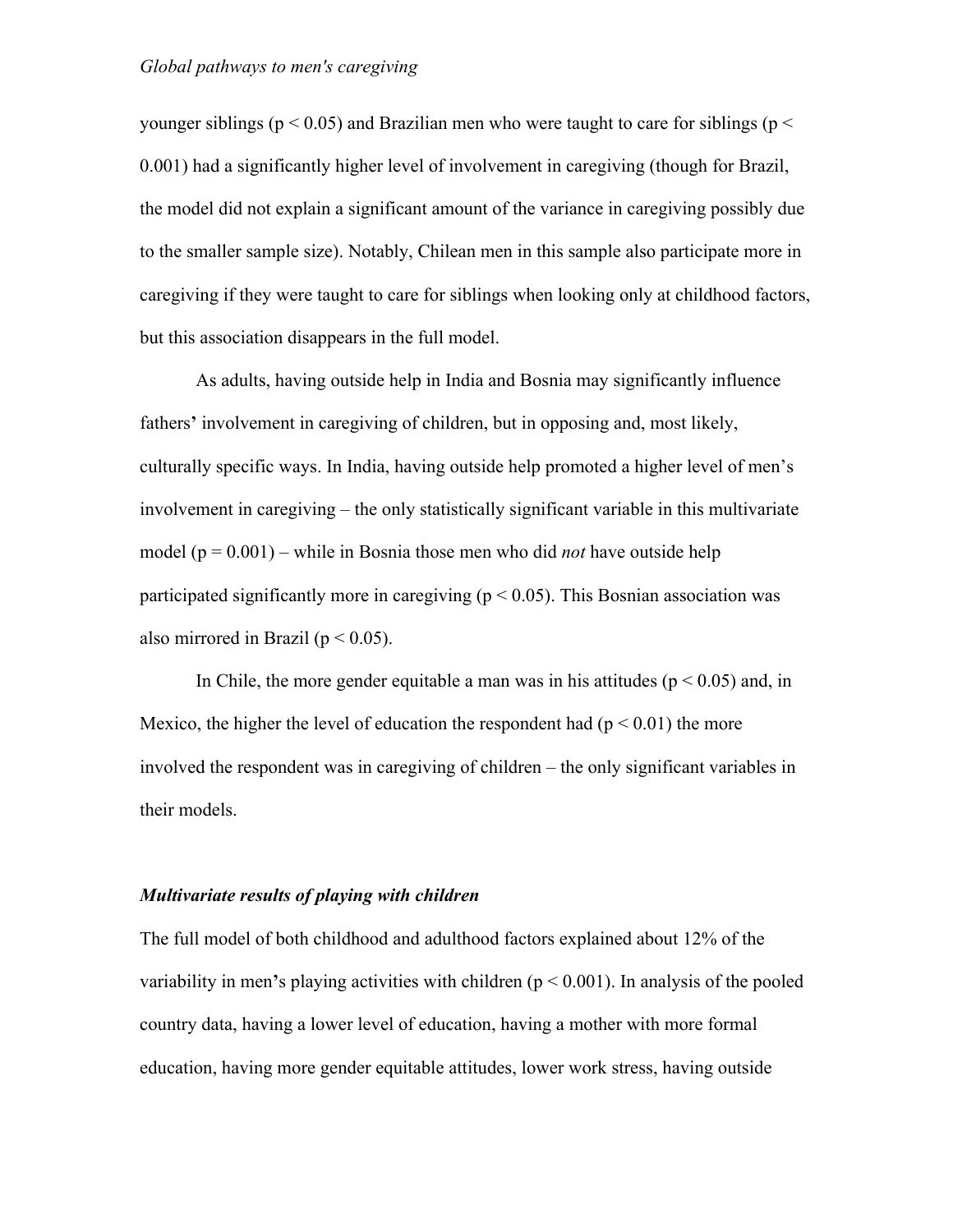help, being present at birth and accompaniment to prenatal care visits were all associated with higher levels of fatherhood involvement.

At the country level, again, we see that in India and Croatia that childhood experiences seem to promote an increased level of involvement in engagement with children later on in life for some men. Witnessing one's father take care of children in Croatia ( $p < 0.05$ ) and being taught to care for younger siblings in India ( $p < 0.05$ ) were both positively associated with their engagement in playing with their children.

As adults, having gender equitable attitudes and being younger both significantly predicted men playing more with their children in Balkans countries, Croatia and Bosnia (both  $p \le 0.05$ ). Being gender equitable was also significant in Brazil, though this model did not explain a significant amount of the variance. Other IMAGES studies have also found correlations between both younger men and those who have gender equitable attitudes with increased participation in care work (Barker et al., 2011).

Mirroring the findings for caregiving work, having outside help also plays an interesting and notable role in India and Bosnia in ways not reflected in other countries. Having outside help in India contributed to more time spent playing with children ( $p <$ 0.05), while in Bosnia having **no** outside contributed to men playing more with their children ( $p < 0.05$ ).

Additionally for Indian men in this sample, being involved in parenting before a child is even born by being present at the birth of the last child ( $p < 0.01$ ), and accompanying a partner to prenatal care visits ( $p < 0.01$ ) are both significant predictors of spending more time playing with children (Table 5).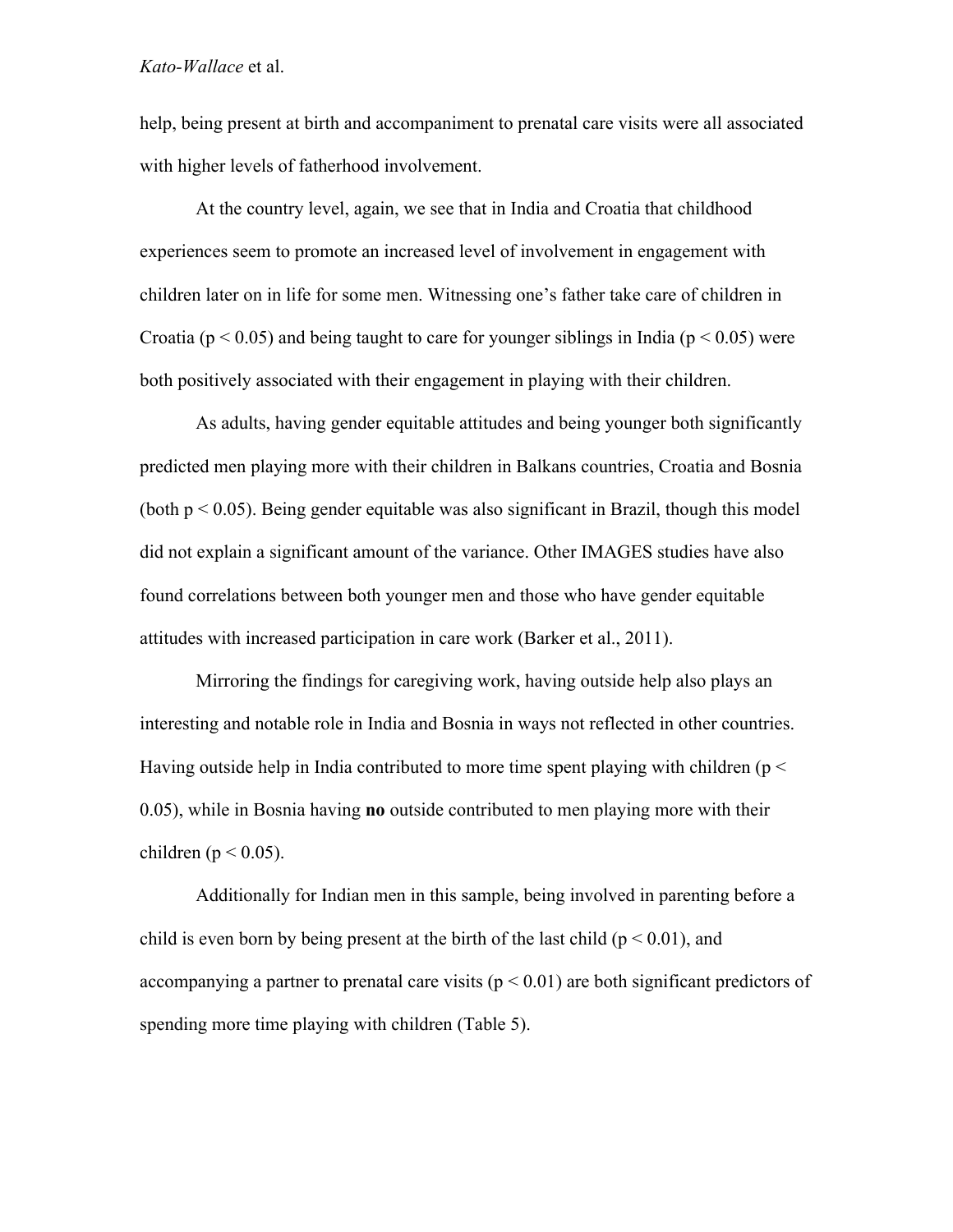### *Qualitative findings from* **Men Who Care**

For many men in Brazil, Chile, India and Mexico, the pathways that led them to being involved caregivers were far from linear. Their childhood experiences such as being put in positions of responsibility for younger siblings and witnessing or experiencing violence often influenced their attitudes towards being different from their male peers. As adults, care work was an activity often thrust upon them by life circumstances more so than a decision borne out of egalitarian attitudes towards men**'**s and women**'**s roles in the family.

Male primary caregivers in Chile, India and Brazil had complex relationships with their fathers. On the one hand, in Chile, one man reflected that his own involved father positively influenced his current caregiving practices:

*My dad was the one who took us to the pediatrician, my dad was the legal guardian, my dad was the one who got scared when we were sick and took us to the emergency room. He was very, very present (…) much of what I do is a reflection of what I learned from my dad.*

However, it was difficult for this man to find a consistency in his father**'**s gender equitable behaviours as a child. For example, whenever he had nightmares his father would not consent to him sharing his brother**'**s bed due to fears that doing so would make his sons gay. Many other men in Brazil and India described fathers who were emotionally and physically abusive towards their mother and them. One Indian man, a *Brahmin* (upper caste), spoke of being severely beaten by his father for eating with a lower caste friend. And these experiences of violence were not limited to the immediate home environment. Another man (an immigrant from Central America) reflected that an atmosphere of political repression and civil war prior to his emigration to Brazil helped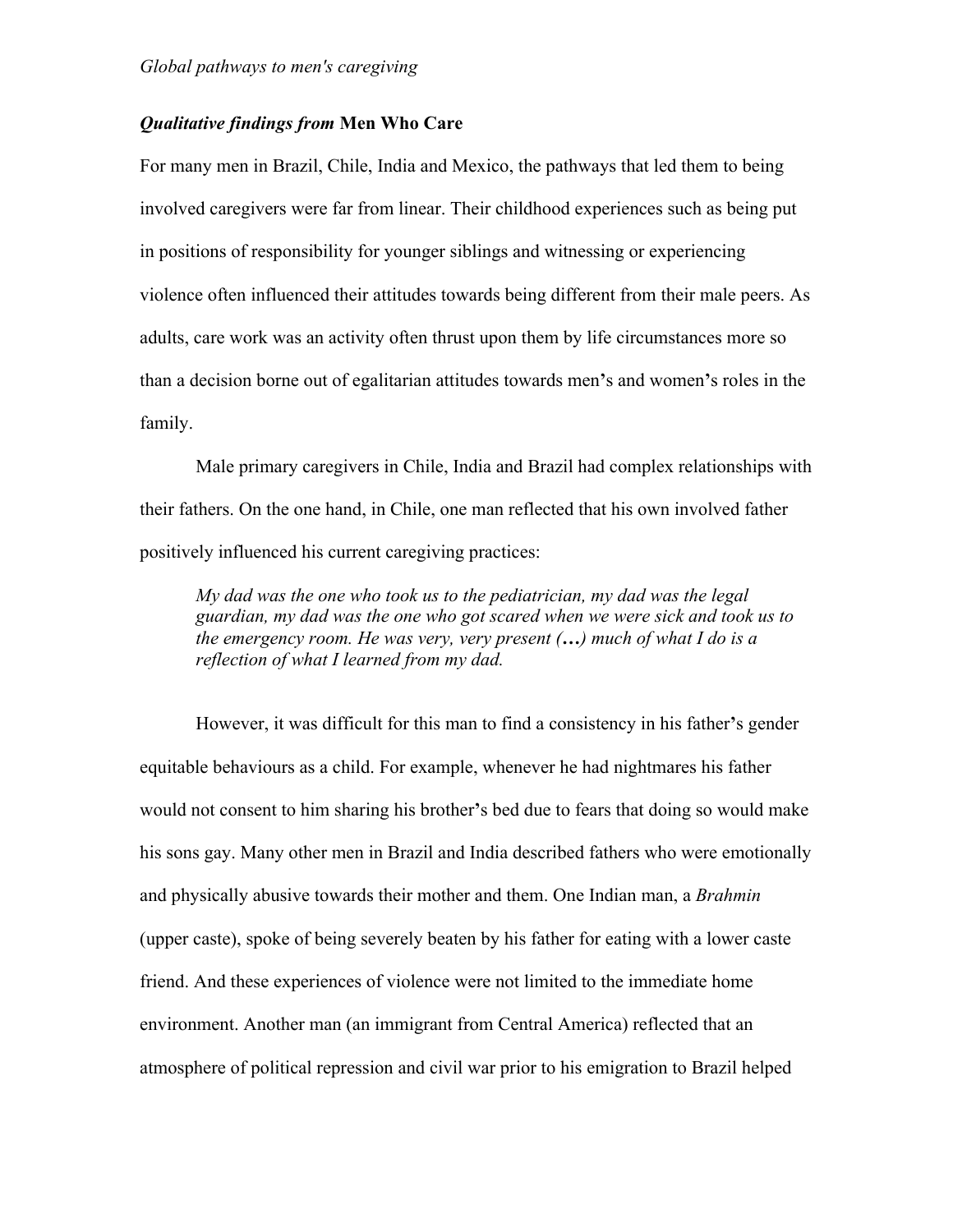shape his aversion to violence. For some men, these early traumatic experiences served as motivation to reject traditional definitions of masculinity, but did not seem to be chief motive for their later participation in caregiving.

The normalisation of domestic tasks in early childhood or adolescence seemed to play a role in men**'**s caregiving practices for some of the men. In Brazil, many men grew up in households where house rules **–** usually put in place by their mother **–** dictated that they learn how to carry out domestic chores such as cooking and cleaning. For instance, one Brazilian man raised by a single mother who worked late at night reported that he had no choice but to wash the dishes on his own. Another Brazilian man living in a *favela*, or urban slum, had to learn to care for siblings from an early age because the adults in his family were absent, alcoholic or involved in drug trafficking. These childhood experiences of poverty and economic insecurity often increased men**'**s social awareness and sensitivities towards the importance of taking on household and caregiving responsibilities.

As adults, while beliefs in gender equality made many men more open to sharing caregiving tasks, this relationship did not seem causal. In fact, oftentimes being involved in care work was something thrust upon men by external circumstances. In India, two men were primary caregivers for spouses who later became severely incapacitated, while in Mexico, divorce and unemployment forcefully shifted men**'**s practices. These experiences were sometimes coloured by feelings of resentment and shame:

*My problem now is that there is no money. And you know that money is basic. That is a problem for you as a dad, as head of the family (…) Emotionally it hits you because you feel powerless, you don't have the resources (…) A part of me says, 'Hey, you're losing time here being in the house cooking. You can do a lot of things'. So, that makes me feel a bit unstable, it makes me feel bad.*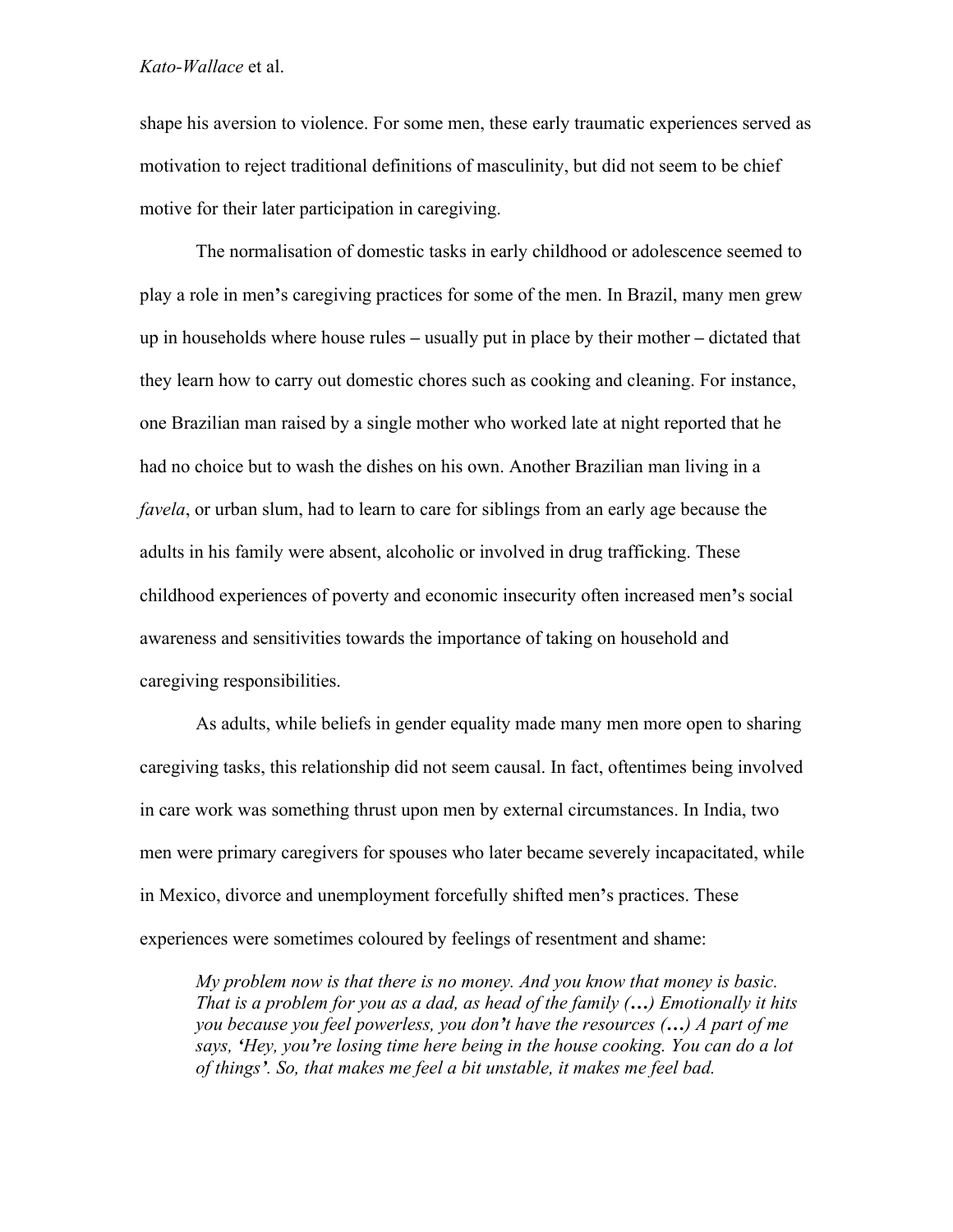This Mexican man**'**s description of his unemployment shows that it may be acceptable for some men to take on caregiving as long as it does not imply a complete renunciation of traditional masculine identities such as the **'**breadwinner**'** role. Interestingly, while all the men interviewed were involved in direct care-related activities of some kind, many men **'**drew the line**'** at carrying out domestic chores and instead relied on women (family members or hired help) to do these tasks. This implies that breaking down the gendered hierarchical order of domestic chores may be more difficult than doing so with caregiving of children.

In sum, despite some contextual variation across countries, patterns emerge that reflect these men**'**s ability to reconstruct their masculinity in order to support and justify their caregiving practices. However, changes in their behaviours and attitudes also reveal that gender practices are non-linear and inconsistent. Some men seemed to participate in caregiving because of early childhood experiences and holding more equitable norms, while others had caregiving thrust upon them; for others it was perhaps a combination of both.

### **Limitations**

IMAGES was carried out as a city-based, random household survey. The findings presented here are representative of individual cities where the survey was carried out and not of their countries as a whole (except in the case of Bosnia, where the data are nationally representative). Throughout this report, city data are aggregated in order to present overall percentages for each country, but the initial results presented here are, strictly speaking, only representative of their city or neighbourhood settings.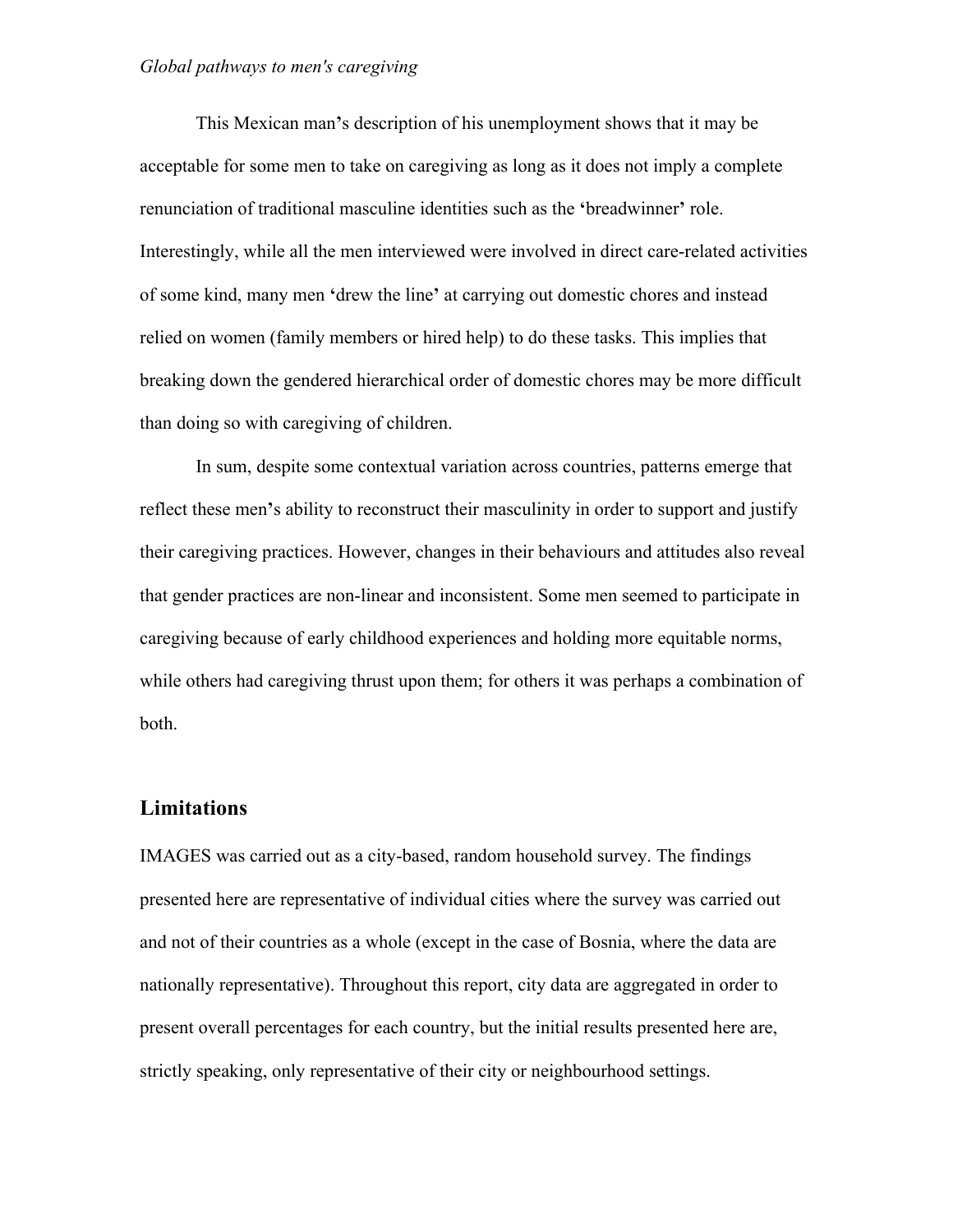Additionally, given the cross-sectional nature of these data, it is not possible to determine causality and any attempts to hypothesise directionality of relationships are informed by the authors**'** knowledge of the context and topic and other research.

It is also quite possible that the variable created for the purposes of this study **–** men**'**s caregiving of children aged 0**–**4 **–** does not represent the entirety of fatherhood involvement in these countries. Men may still be present and involved fathers and not participate in these tasks.

Finally, as a qualitative study, the findings from *Men Who Care* cannot be generalized to a wider population because the data come from one specific group of men. Therefore, there are limitations in terms of the findings**'** wider implications, even as the data provide insight and triangulation of the survey findings.

# **Discussion**

The analysis of both the quantitative and the qualitative data shows that while men**'**s participation in caregiving continues to lag behind that of women, there are men who do participate to some degree, and that there are many possible and interacting **'**pathways**'** that lead to this involvement.

In this study, we find that childhood experiences may play a large role in influencing men**'**s later caregiving practices. In some places, seeing one**'**s father engage in caring for children or being taught to care for siblings may contribute to men**'**s caregiving later in life. Qualitatively, adverse childhood experiences such as witnessing violence in the home and economic insecurity also lead to some men**'**s desire to be different from other men. In the field of family violence and violence against women, it is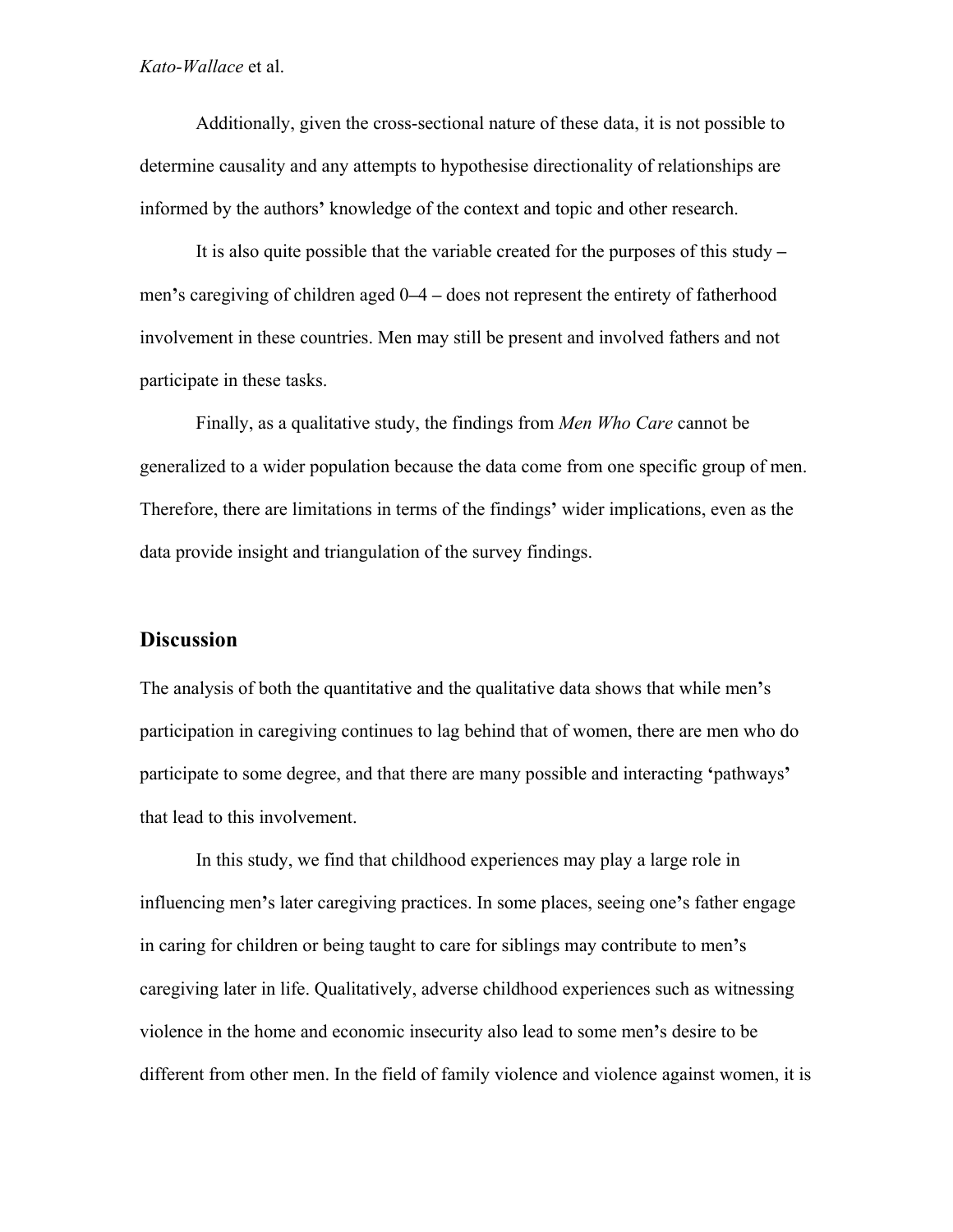well established that men who witness and/or experience violence as children, including neglect, are at increased risk of perpetrating violence against an intimate partner (Contreras et al., 2012; Fulu et al., 2013) and being uninvolved fathers (Barker et al., 2011) later in life. Using these insights, it may be possible to transform intergenerational cycles of violence into cycles that instead promote nurturing environments of men as caring fathers and supportive partners.

We also saw that having gender equitable attitudes as well as being younger were associated with men playing and interacting with their young children rather than carerelated chores across many countries. This suggests that even men who are the most gender equitable limit their participation to less laborious tasks **–** a finding consistent with other literature (Huerta et al., 2013; Rendon, 2000) and the *Men Who Care* study.

Finally **–** and perhaps related to the previous point**–** the *Men Who Care* study shows how many men consistently took on their atypical caregiving practices at least as much due to life circumstances as because of some greater-than-average belief in gender equality. These life circumstances included the illness of a partner, unemployment on their part or having a single mother who made the men responsible for their younger siblings. In the IMAGES analysis, the lack of domestic support in Croatia and Bosnia may also push men to spend more time with children, while in India *having* such support provided opportunities to engage in such activities. In short, these findings suggest that propelling more men into care work implies making changes to larger structural norms around caregiving such as providing mandated paternity leave and providing childcare services in some settings *coupled with* changing attitudes towards these practices. As one example of how to promote this change, looking at the percentage of Chilean men from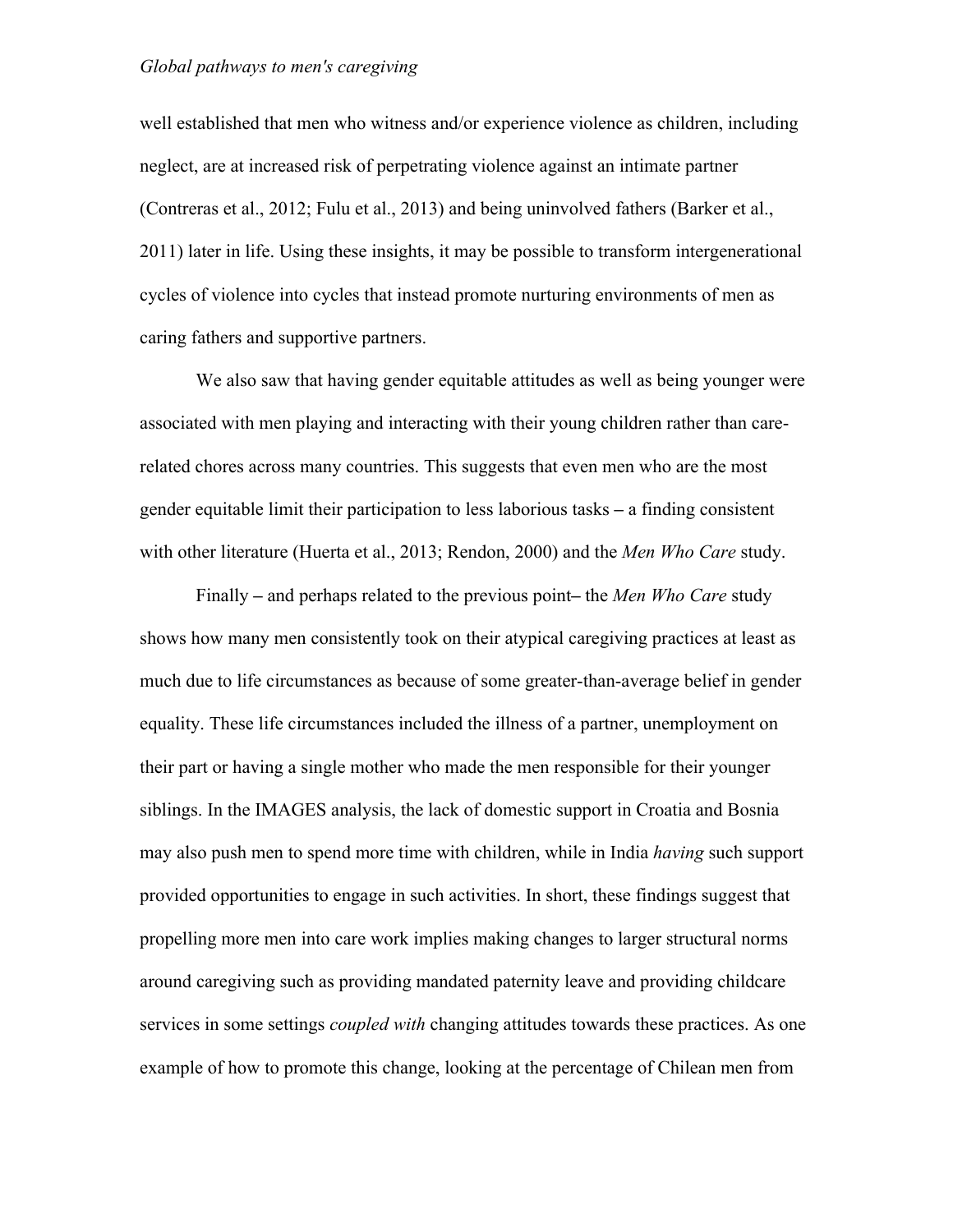IMAGES present at the birth of their last child, it is possible that attitude changes in Chile together with government efforts to encourage women to bring their partners to the maternity wards have resulted in generational shifts in men**'**s presence in the delivery room.

# **Conclusion**

The results presented here support the need to promote caregiving among boys and young men from early ages, and for identifying opportune moments in the cycle of parenthood for engaging men. Programme interventions, whether in the area of gender-based violence prevention or health promotion, have found that **'**gender transformative**'** interventions can lead to measurable changes in men**'**s and boys**'** attitudes related to gender equality, including caregiving and domestic work (van den Berg et al., 2013).

Perhaps equally important are policy-level and structural interventions that seek to encourage a more equitable division of care work. Engaging men in the public health sector may be a key approach. For example, in 2006, the government of Chile launched *Chile Grows up with You,* a policy to ensure access to health and early childhood education for children belonging to Chile**'**s poorest families. Even before this policy, the Chilean health sector sought to **'**humanise**'** the delivery process. Fatherhood involvement is seen as a critical piece to ensure the success of this policy initiative.

Twenty years after the ICPD Programme of Action, data suggest that men**'**s participation in care work is increasing, but often at painfully slow rates. As women**'**s participation in the labour force has increased in dramatic ways, it is clear that full equality for women can be sped up and achieved only if care work and domestic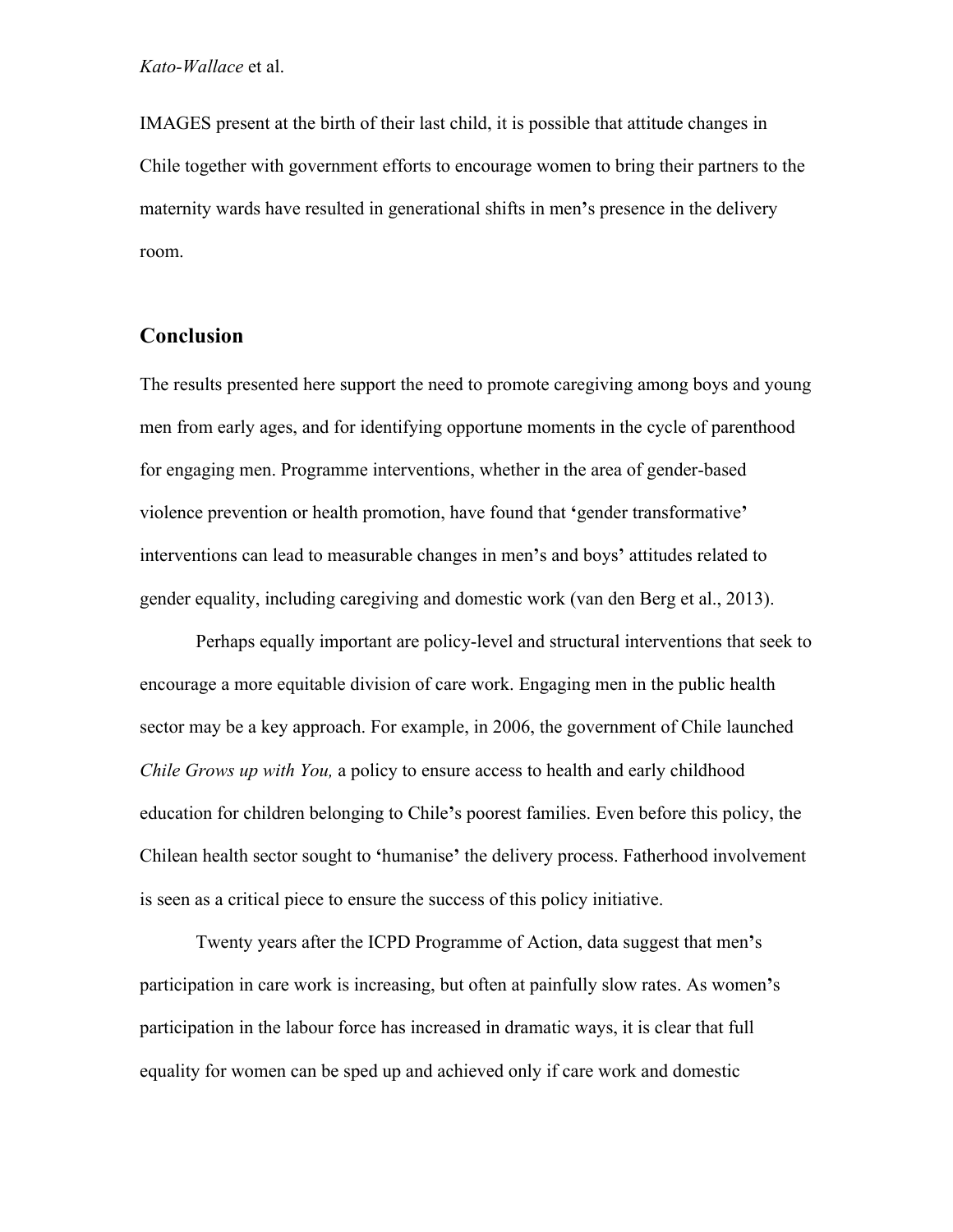activities are shared more equally between women and men. Additionally, care work may be an area of gender equality where men perceive benefits and self-interest in achieving change. This, in turn, means that caregiving may be an arena in which gender equality can finally be viewed and promoted beyond a **'**zero-sum**'** approach that is beneficial to women, children, men and societies as a whole.

#### **Acknowledgements**

Gary Barker, Promundo, Principal Investigator, Juan Manuel Contreras, Brian Heilman, Ajay Singh and Ravi Verma, and all of ICRW coordinated the development of IMAGES and the *Men Who Care* study. Margaret Greene was also Co-Investigator for *Men Who Care*. The country surveys were coordinated and authored by: Srdjan Dusanic and Perpetuum Mobile Centre for Youth and Community Development (Bosnia); Márcio Segundo, Marcos Nascimento and Christine Ricardo at Promundo (Brazil); Francisco Aguayo and Michele Sadler at CulturaSalud (Chile); Natasa Bijelic at CESI-Center for Education, Counseling and Research (Croatia); Ravi Verma and Ajay Singh at ICRW (India); Juan Guillermo Figueroa at El Colegio de México, México, D.F. (Mexico). Additionally, Abhijit Das and Satish Singh at Centre for Health and Social Justice (India), Josefina Franzoni and Natalia Flores at El Colegio de México (Mexico), Rachel Jewkes at the Medical Research Centre of South Africa, and Robert Morrell at the University of Cape Town (South Africa) coordinated the *Men Who Care* study in their countries, for which Jane Kato served as report editor, and carried out additional analysis.

#### **Funding**

The authors would like to acknowledge the various funders that contributed to this research including the Oak Foundation, NORAD, Bernard van Leer Foundation, the John D. and Catherine T. MacArthur Foundation, Government of the Netherlands (Ministry of Foreign Affairs) and an anonymous donor. Portions of the analysis and country level work were supported by CARE-Norway (Bosnia and Croatia); UN Women; and UNFPA (Chile). This publication was produced as part of the Men and Gender Equality Policy Project, coordinated by Promundo and the International Center for Research on Women (ICRW) in collaboration with Perpetuum Mobile Centre for Youth and Community Development (Bosnia), Promundo-Brasil (Brazil), CulturaSalud (Chile), CESI-Center for Education, Counseling and Research (Croatia), Centre for Health and Social Justice (India), El Colegio de México, D.F. (Mexico), Medical Research Centre of South Africa and University of Cape Town (South Africa). All conclusions and opinions are those of the authors and do not reflect the official position of any of the donors.

#### **References**

- Barker, G., Contreras, J. M., Heilman, B., Singh, A. K., Verma, R. K., & Nascimento, M. (2011). **Evolving men: Initial results from the International Men and Gender Equality Survey (IMAGES)**. Washington, DC: International Center for Research on Women (ICRW) and Rio de Janeiro: Instituto Promundo.
- Barker, G., Greene, M., Nascimento, M., Segundo, M., Ricardo, C., Taylor, A., **…** Kato, J. (2012). **Men who care: A multi-country qualitative study of men in non-traditional caregiving roles**. Washington, DC: International Center for Research on Women (ICRW); Rio de Janeiro: Instituto Promundo.
- Bartlett, E. (2004). The effects of fatherhood on the health of men: A review of the literature. **Journal of Men's Health and Gender**, **1**, 159**–**169. doi:10.1016/j.jmhg.2004.06.004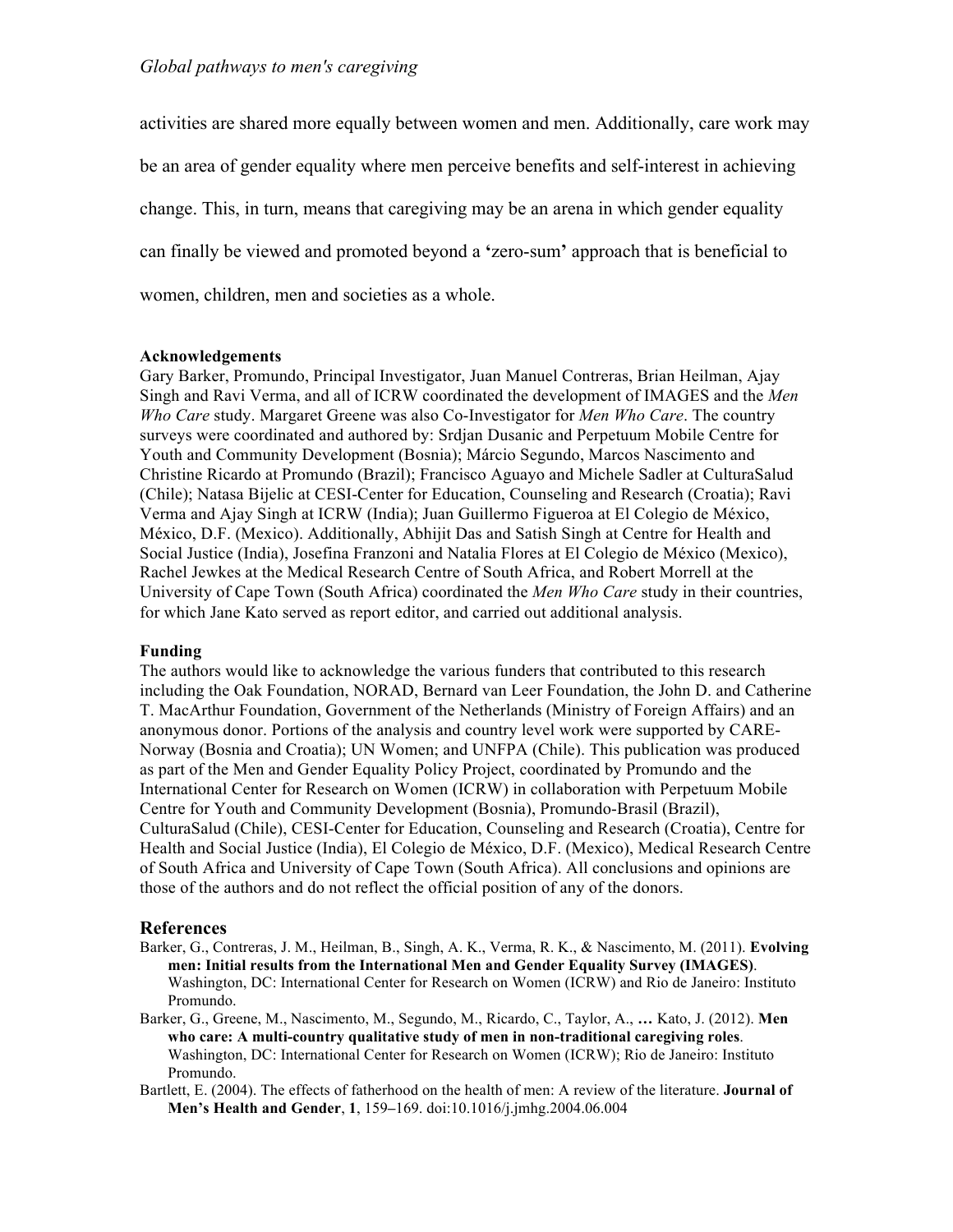- Boudet, A. M., & Petesch, P. (2013). **On norms and agency: Conversations about gender equality with women and men in 20 countries**. Washington, DC: World Bank.
- Bronte-Tinkew, J., Ryan, S., Carrano, J., & Moore, K. A. (2007). Resident fathers**'** pregnancy intentions, prenatal behaviors, and links to involvement with infants. **Journal of Marriage and Family**, **69**, 977**–** 990. doi:10.1111/j.1741-3737.2007.00425.x
- Budlender, D. (2008). **The statistical evidence on care and non-care work across six countries**. Gender and development programme paper, no. 4. Geneva: United Nations Research Institute for Social Development.
- Caragata, L., & Miller, W. (2008). **What supports engaged fathering? Employment and family supports**. Guelph: University of Guelph.
- Contreras, M., Heilman, B., Barker, G., Singh, A., Verma, R., & Bloomfield, J. (2012). **Bridges to adulthood: Understanding the lifelong influence of violence analyzing data from the International Men and Gender Equality Survey**. Washington, DC: International Center for Research on Women; Rio de Janeiro: Instituto Promundo.
- Craig, L. (2006). Does father care mean fathers share? A comparison of how mothers and fathers in intact families spend time with children. **Gender & Society**, **20**, 259**–**281. doi:10.1177/0891243205285212
- Fulu, E., Warner, X., Miedema, S., Jewkes, R., Roselli, T., & Lang, J. (2013). **Why do some men use violence against women and how can we prevent it? Quantitative findings from the United Nations multi-country study on men and violence in Asia and the Pacific**. Bangkok: UNDP, UNFPA, UN Women and UNV.
- Holter, O., Svare, H., & Egeland, C. (2009). **Gender equality and quality of life: A Norwegian perspective**. Oslo: Nordic Gender Institute (NIKK).
- Huerta, M., Adema, W., Baxter, J., Han, J., Lausten, M., RaeHyuck, L., & Waldfogel, J. (2013). **Fathers' leave, fathers' involvement and child development: Are they related? Evidence from four OECD countries**. OECD social, employment and migration working papers, no. 140. Paris: OECD Publishing.
- Leahy, E. Engelman, R., Vogel, C. G., Haddock, S., & Preston, T. (2007). **The shape of things to come: Why age structure matters to a safer, more equitable world**. Washington, DC: Population Action.
- Martin, P. Y., & Turner, B. A. (1986). Grounded theory and organizational research. **The Journal of Applied Behavioral Science**, **22**, 141**–**157. doi:10.1177/002188638602200207
- Mullany, B. C., Becker, S., & Hindin, M. J. (2007). The impact of including husbands in antenatal health education services on maternal health practices in urban Nepal: Results from a randomized controlled trial. **Health Education Research**, **22**, 166**–**176. doi:10.1093/her/cyl060
- Pulerwitz, J., & Barker, G. (2008). Measuring attitudes toward gender norms among young men in Brazil **–** Development and psychometric evaluation of the GEM Scale. **Men and Masculinities**, **10**, 322**–**338. doi:10.1177/1097184X06298778
- Rendon, M. (2000). **Trabajo de hombres y trabajo de mujeres en Mexico durante el siglo XX** [Men and women**'**s work in Mexico in the 20th century] (Unpublished doctoral dissertation). UNAM, Mexico.
- Sarkadi, A., Kristiansson, R., Oberklaid, F., & Bremberg, S. (2008). Fathers**'** involvement and children**'**s developmental outcomes: A systematic review of longitudinal studies. **Acta Paediatrica**, **97**, 153**–**158. doi:10.1111/j.1651-2227.2007.00572.x
- van den Berg, W., Hendricks, L., Hatcher, A., Peacock, D., Godana, P., & Dworkin, S. (2013). **'**One man can**'**: Shifts in fatherhood beliefs and parenting practices following a gender transformative programme in the Eastern Cape, South Africa. **Gender and Development**, **21**, 111**–**125. doi:10.1080/13552074.2013.769775
- WHO & PATH. (2005). **Researching violence against women: A practical guide for researchers and activists**. Washington, DC: Author.
- World Bank. (2012). **Gender equality and development**. Washington, DC: Author.
- World Bank. (2013). **Gender at work: A companion to the world development report on jobs**. Washington, DC: Author.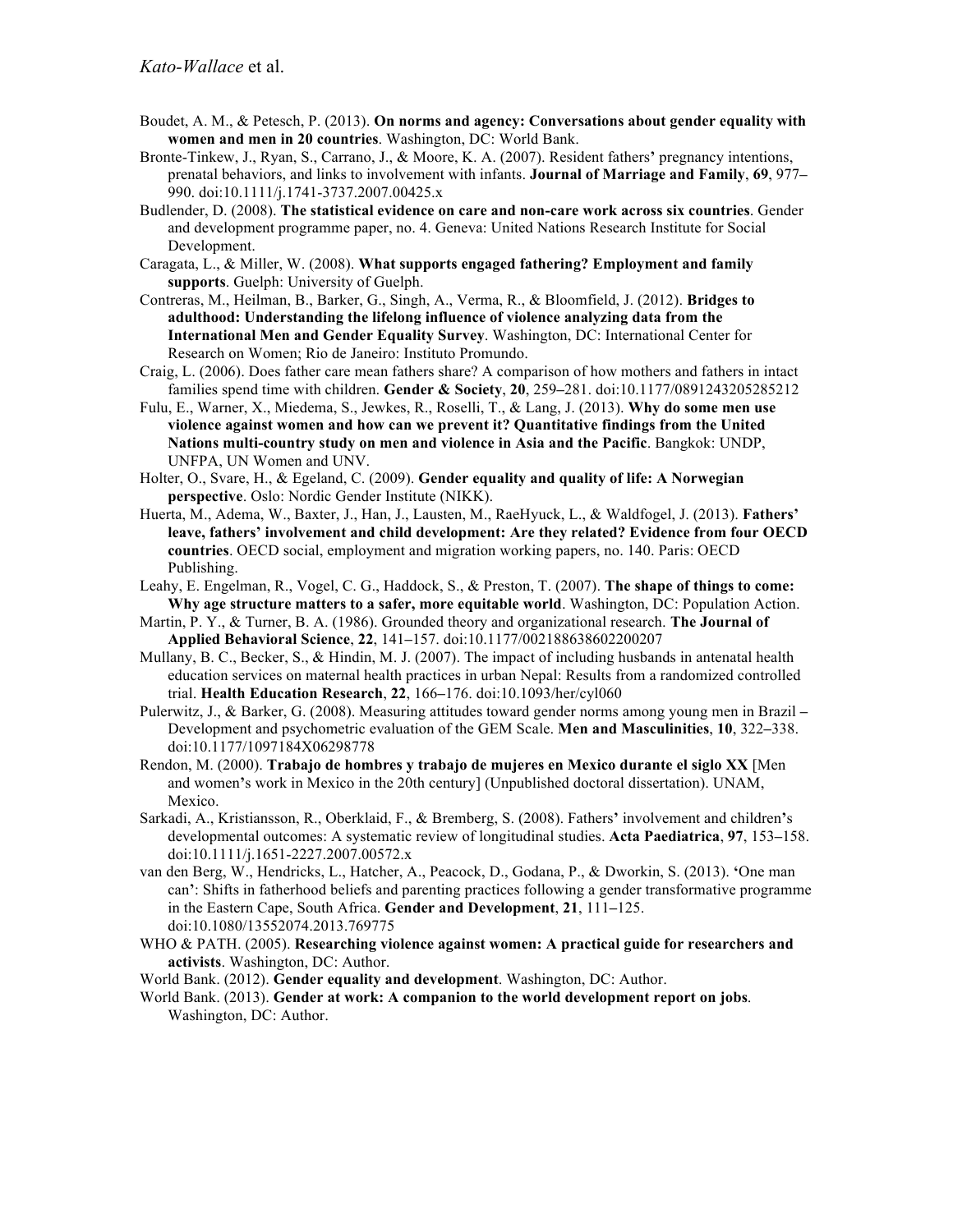|                                     | raoic 1. Demographic and Descriptive statistics |               |              |         |                 |               |  |  |  |
|-------------------------------------|-------------------------------------------------|---------------|--------------|---------|-----------------|---------------|--|--|--|
|                                     | <b>Bosnia</b>                                   | <b>Brazil</b> | <b>Chile</b> | Croatia | India           | <b>Mexico</b> |  |  |  |
| Total N with                        | 252                                             | 128           | 192          | 160     | 281             | 156           |  |  |  |
| children ages 0-4                   |                                                 |               |              |         |                 |               |  |  |  |
| Mean $\overline{Age(SD)}$           | 37(7.9)                                         | 32(9.0)       | 36(8.6)      | 37(7.5) | $\overline{32}$ | 33(8.2)       |  |  |  |
|                                     |                                                 |               |              |         | (6.6)           |               |  |  |  |
| Employed (%)                        | 81.7                                            | 84.4          | 90.6         | 86.9    | 97.2            | 94.9          |  |  |  |
| In a stable                         | 98                                              | 98            | 98           | 99      | 96              | 99            |  |  |  |
| relationship $(\%)$                 |                                                 |               |              |         |                 |               |  |  |  |
| Respondent's Education (%)          |                                                 |               |              |         |                 |               |  |  |  |
| Up to primary                       |                                                 |               |              |         |                 |               |  |  |  |
| education                           | 60.7                                            | 55.5          | 11.5         | 4.4     | 18.1            | 12.8          |  |  |  |
| Secondary                           | 36.9                                            | 35.9          | 52.1         | 57.5    | 39.1            | 35.3          |  |  |  |
| Education                           |                                                 |               |              |         |                 |               |  |  |  |
| More than                           |                                                 |               |              |         |                 |               |  |  |  |
| Secondary                           | 2.4                                             | 8.6           | 36.5         | 38.1    | 42.7            | 51.9          |  |  |  |
| Education                           |                                                 |               |              |         |                 |               |  |  |  |
| Respondent's Mother's Education (%) |                                                 |               |              |         |                 |               |  |  |  |
| Up to primary                       | 74.2                                            | 57.8          | 46.9         | 34.4    | 71.5            | 58.3          |  |  |  |
| education                           |                                                 |               |              |         |                 |               |  |  |  |
| Secondary                           | 9.5                                             | 15.6          | 40.6         | 46.9    | 24.2            | 21.8          |  |  |  |
| Education                           |                                                 |               |              |         |                 |               |  |  |  |
| More than                           |                                                 |               |              |         |                 |               |  |  |  |
| Secondary                           | 5.6                                             | 26.6          | 5.7          | 18.8    | 4.3             | 19.9          |  |  |  |
| Education                           |                                                 |               |              |         |                 |               |  |  |  |
| Respondent's Father's Education (%) |                                                 |               |              |         |                 |               |  |  |  |
| Up to primary                       | 75.8                                            | 53.9          | 36.5         | 17.5    | 45.9            | 47.4          |  |  |  |
| education                           |                                                 |               |              |         |                 |               |  |  |  |
| Secondary                           | 13.5                                            | 10.2          | 39.6         | 51.9    | 34.9            | 23.1          |  |  |  |
| Education                           |                                                 |               |              |         |                 |               |  |  |  |
| More than                           |                                                 |               |              |         |                 |               |  |  |  |
| Secondary                           | 7.9                                             | 35.9          | 7.8          | 28.8    | 19.2            | 29.5          |  |  |  |
| Education                           |                                                 |               |              |         |                 |               |  |  |  |
| Respondent's                        | 68.3                                            | 58.6          | 63.0         | 80.6    | 77.2            | 58.3          |  |  |  |
| father took care                    |                                                 |               |              |         |                 |               |  |  |  |
| of respondent or                    |                                                 |               |              |         |                 |               |  |  |  |
| siblings                            |                                                 |               |              |         |                 |               |  |  |  |
| ("Frequently"                       |                                                 |               |              |         |                 |               |  |  |  |
| and                                 |                                                 |               |              |         |                 |               |  |  |  |

Table 1: Demographic and Descriptive statistics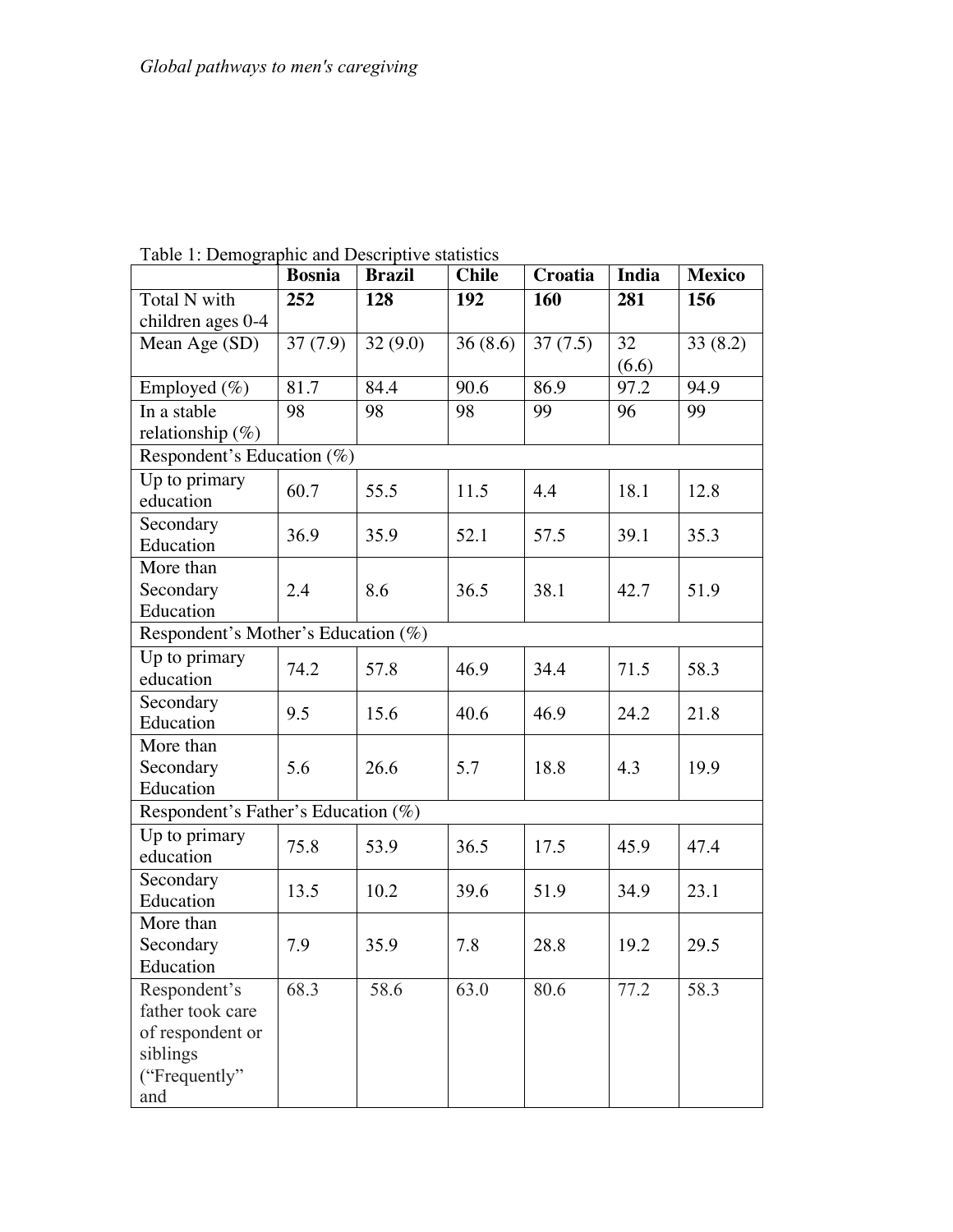| "Sometimes")<br>$(\%)$                                                          |      |      |      |      |      |      |
|---------------------------------------------------------------------------------|------|------|------|------|------|------|
| Respondent<br>taught to take<br>care of siblings<br>$(\%)$                      | 71.0 | 67.2 | 65.1 | 55.0 | 63.3 | 57.7 |
| Respondent has<br>feelings of work<br>stress $(\% )$                            | 41.7 | 32.0 | 54.7 | 47.5 | 54.4 | 82.1 |
| Respondent has<br>outside help $(\% )$                                          | 36.1 | 16.4 | 29.2 | 41.9 | 19.6 | 13.5 |
| Respondent<br>accompanied<br>partner to at least<br>one prenatal care<br>$(\%)$ | 80.6 | 83.6 | 92.2 | 89.4 | 72.6 | 91.7 |
| Respondent was<br>present at the<br>birth of last child<br>$(\%)$               | 66.3 | 44.5 | 89.1 | 61.3 | 70.8 | 30.1 |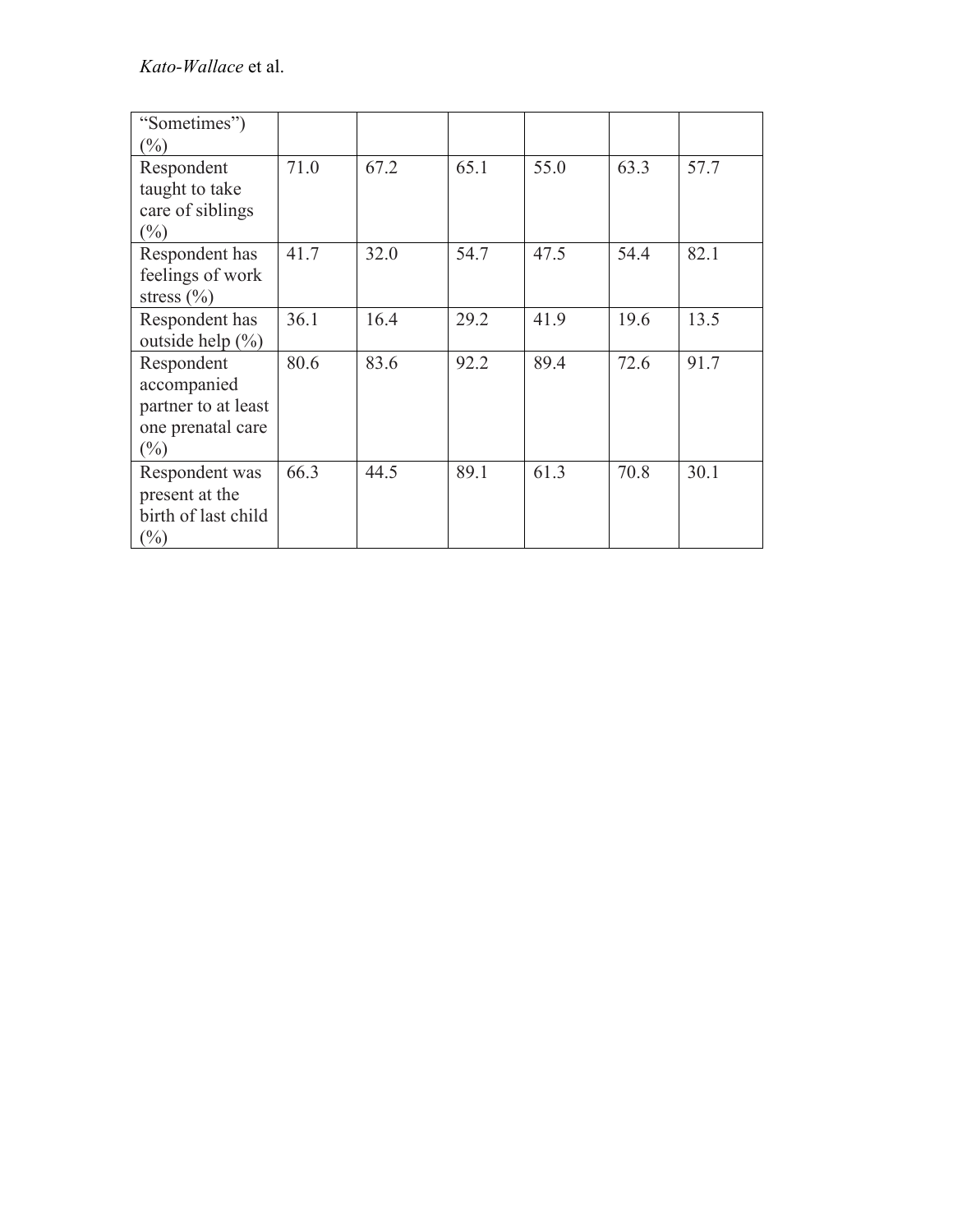| Who cleans the house?                                  |                        |               |                   |         |              |                |  |  |  |
|--------------------------------------------------------|------------------------|---------------|-------------------|---------|--------------|----------------|--|--|--|
|                                                        | <b>Bosnia</b>          | <b>Brazil</b> | <b>Chile</b>      | Croatia | <b>India</b> | <b>Mexico</b>  |  |  |  |
| Man does<br>everything<br>or Usually<br>man $(\%)$     | 4.6                    | 4.9           | 2.3               | 4.6     | 3.5          | $\overline{0}$ |  |  |  |
| Shared<br>equally or<br>done<br>together               | 29                     | 42.3          | 39.3              | 37.9    | 3.1          | 39.9           |  |  |  |
| Usually<br>partner or<br>Partner<br>does<br>everything | 66.4                   | 52.9          | $\overline{58.4}$ | 57.5    | 93.3         | 60.2           |  |  |  |
|                                                        | Who repairs the house? |               |                   |         |              |                |  |  |  |
| Man does<br>everything<br>or Usually<br>man (%)        | 80.9                   | 55.0          | 75.1              | 86.9    | 55.7         | 83.5           |  |  |  |
| Shared<br>equally or<br>done<br>together               | 14                     | 31.7          | 13.0              | 7.9     | 16.9         | 8.6            |  |  |  |
| Partner<br>does<br>everything<br>or Usually<br>partner | $\overline{5.1}$       | 13.3          | 11.9              | 5.3     | 27.4         | 8              |  |  |  |

Table 2: Men's reports of gendered division of household tasks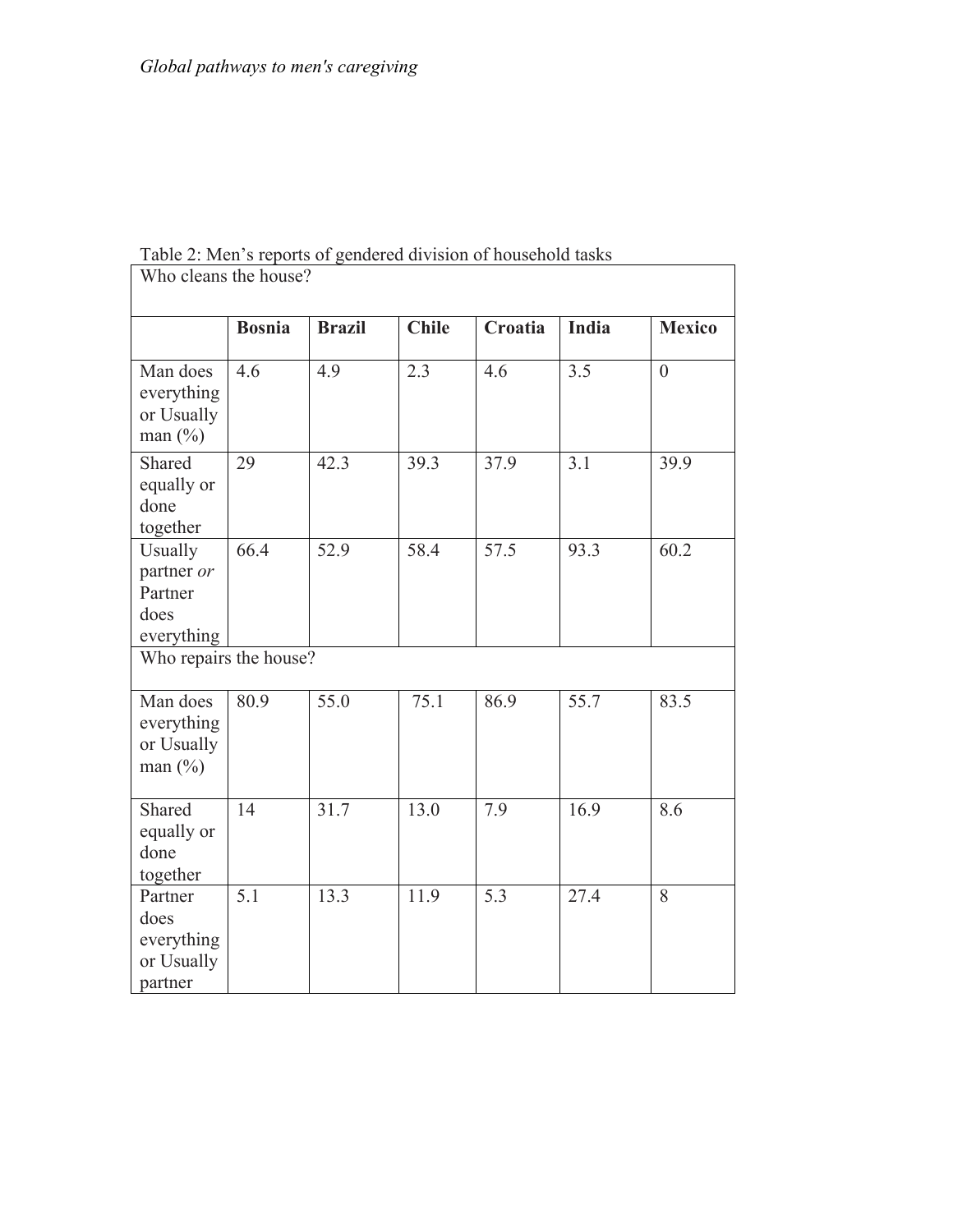| <b>Satisfaction with</b><br>division of labor | <b>Bosnia</b> | <b>Brazil</b> | <b>Chile</b> | Croatia | India | <b>Mexico</b> |
|-----------------------------------------------|---------------|---------------|--------------|---------|-------|---------------|
| <b>Total N</b>                                | 239           | 122           | 187          | 156     | 259   | 152           |
| Very Satisfied $(\% )$                        | 43.5          | 63.1          | 35.3         | 31.4    | 70.2  | 7.2           |
| Fairly Satisfied (%)                          | 50.6          | 24.6          | 56.7         | 60.3    | 27.4  | 84.9          |
| Unsatisfied $(\% )$                           | 5.85          | 12.3          | 8.0          | 8.3     | 2.3   | 7.9           |

Table 3. Men's satisfaction with division of labor.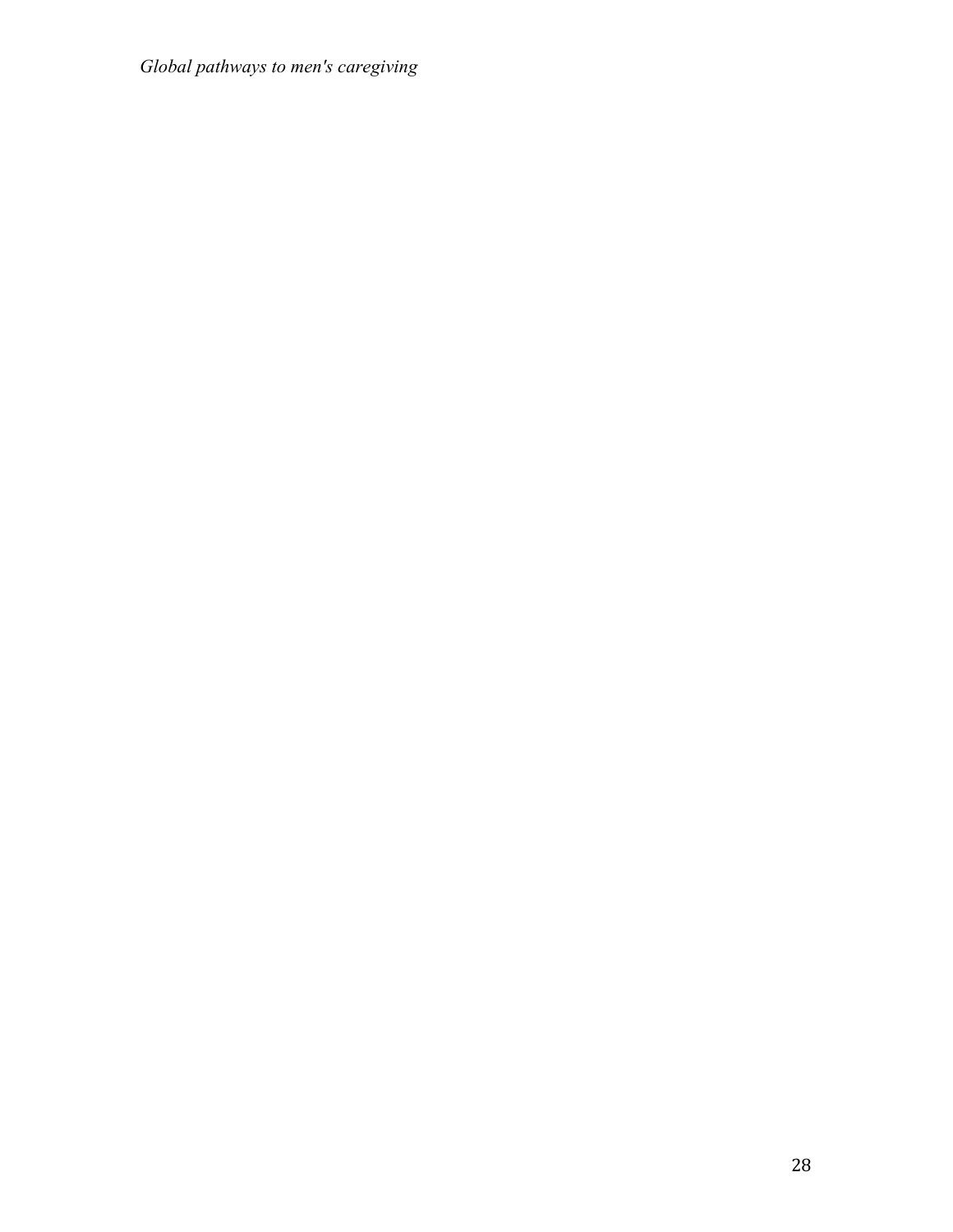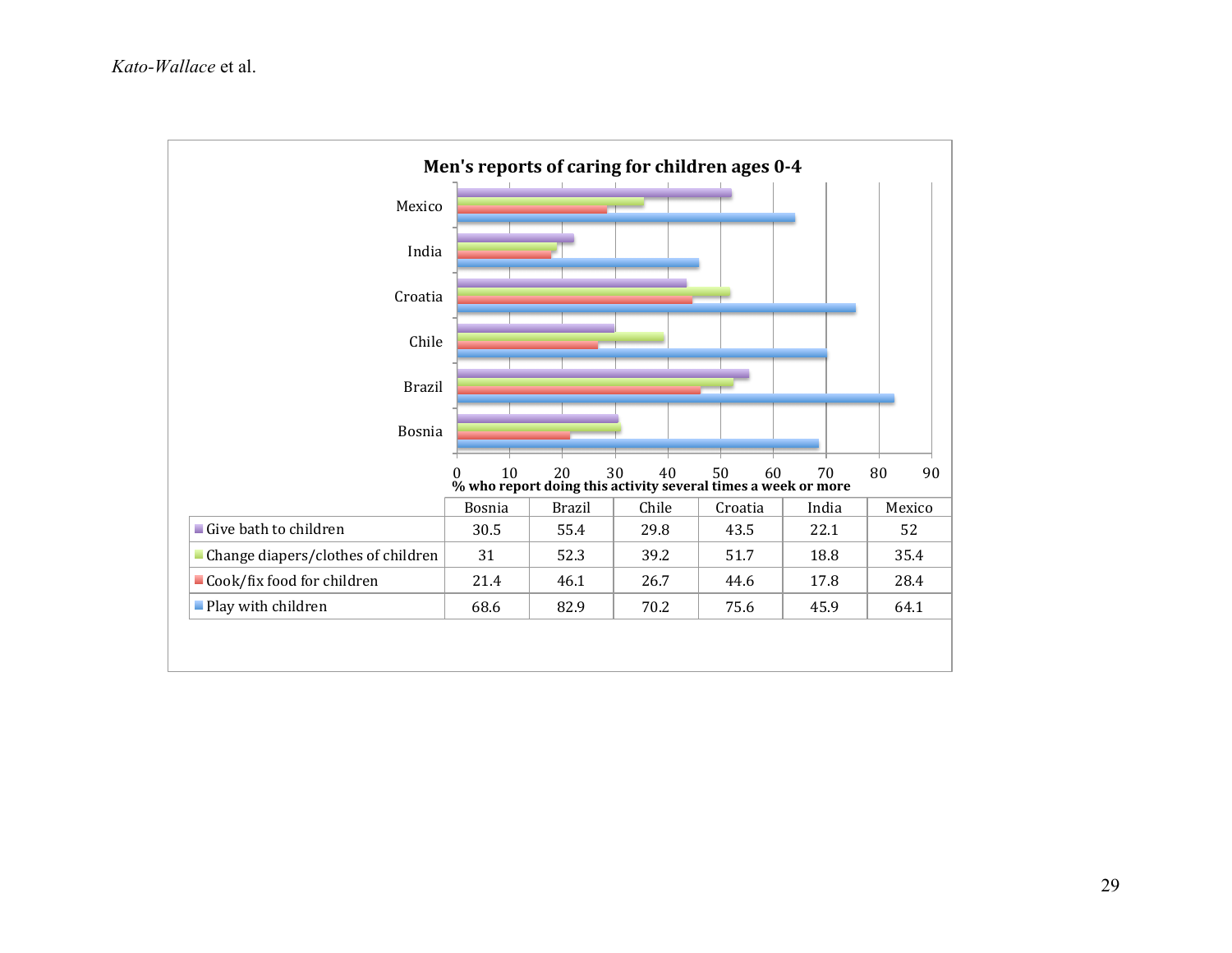|                                                                                              | All              | <b>Bosnia</b>           | <b>Brazil</b>    | <b>Chile</b>   | Croatia         | India           | <b>Mexico</b>   |
|----------------------------------------------------------------------------------------------|------------------|-------------------------|------------------|----------------|-----------------|-----------------|-----------------|
| Childhood Factors                                                                            |                  |                         |                  |                |                 |                 |                 |
| Age of the respondent<br>(completed years)                                                   | $-0.01(0.01)$    | $-0.03(0.01)$ **        | $-0.01(0.01)$    | $-0.01(0.01)$  | $-0.03(0.02)$ * | $-0.01(0.02)$   | $-0.01(0.01)$   |
| Education level of<br>respondent (recoded into<br>three categories)                          | $-0.18(0.06)$ ** | 0.26(0.16)              | $-0.41(0.16)$ *  | $-0.40(0.34)$  | 0.25(0.18)      | $0.24(0.14) +$  | $-0.07(0.14)$   |
| Education level of<br>respondent's father                                                    | $-0.12(0.07)$    | $-0.11(0.14)$           | 0.02(0.13)       | 0.80(0.34)     | $-0.16(0.21)$   | $-0.07(0.16)$   | $-0.04(0.15)$   |
| Education level of<br>respondent's mother                                                    | $0.27(0.08)$ *** | 0.10(0.14)              | 0.01(0.13)       | $-0.23(0.33)$  | 0.23(0.18)      | $-0.09(0.18)$   | 0.09(0.16)      |
| Taught to care for<br>younger siblings (1=yes;<br>$2=no$ )                                   | $-0.01(0.09)$    | $0.04(\overline{0.17})$ | $-0.7(0.20)$     | 0.05(0.28)     | 0.23(0.20)      | $-0.43(0.22)$ * | $-0.08(0.23)$   |
| Father took care of<br>respondent or siblings<br>$(1 = \text{frequently}; 4 = \text{never})$ | $-0.03(0.04)$    | $-0.07(0.07)$           | 0.03(0.08)       | $-0.05(0.10)$  | $-0.23(0.11)^*$ | $-0.08(0.08)$   | 0.06(0.10)      |
| <b>Adulthood Factors</b>                                                                     |                  |                         |                  |                |                 |                 |                 |
| <b>GEM</b> Scale                                                                             | $0.13(0.04)$ **  | $0.17(0.07)^*$          | $0.41(0.11)$ *** | $0.21(0.12)$ + | $0.19(0.09)^*$  | 0.08(0.10)      | .03(0.11)       |
| <b>Employment Status</b><br>(0=unemployed/retired;<br>$1 =$ employed)                        | 0.35(0.40)       |                         |                  | 0.24(0.39)     | 0.68(0.86)      |                 |                 |
| Frequent feelings of work<br>stress $(0=no; 1=yes)$                                          | $-0.18(0.09)$ ** | $-0.05(0.17)$           | 0.13(0.19)       | 0.10(0.21)     | 0.14(0.19)      | $-0.12(0.18)$   | 0.11(0.26)      |
| Received outside help<br>$(1 = yes; 2 = no)$                                                 | $-0.21(0.09)$ *  | $0.33(0.16)^*$          | 0.14(0.24)       | 0.15(0.23)     | 0.01(0.20)      | $-0.53(0.21)$ * | $-0.70(0.38)$ + |
| Present at the birth of last<br>child $(0=no; 1=yes)$                                        | $0.26(0.09)$ **  | 0.15(0.16)              | $-0.20(0.20)$    | 0.19(0.34)     | $-0.16(0.22)$   | $0.67(0.24)$ ** | $0.72(0.24)$ ** |
| Accompanied partner to<br>prenatal care visits (0=no;<br>$1 = yes$ )                         | $0.62(0.14)$ *** | 0.27(0.22)              | $-0.22(0.26)$    | 0.22(0.47)     | 0.87(0.90)      | $1.03(0.32)$ ** | $-0.13(0.40)$   |
| n                                                                                            | 646              | 122                     | 87               | 73             | 82              | 200             | 84              |
| $R^2$                                                                                        | 0.12             | 0.27                    | 0.19             | 0.11           | 0.33            | 0.28            | 0.18            |

Table 4. Multivariate Regression – Playing with Children